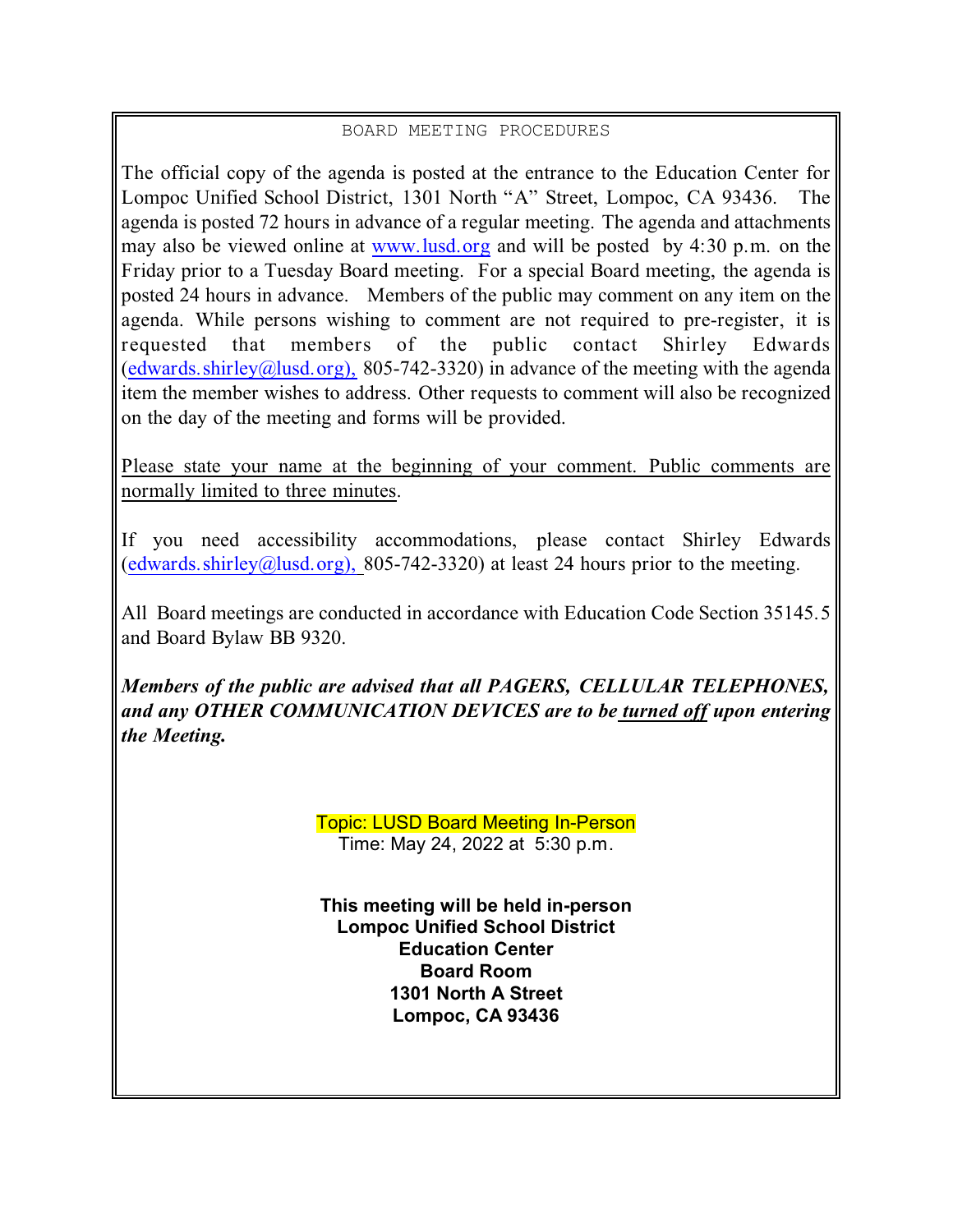### LOMPOC UNIFIED SCHOOL DISTRICT BOARD OF EDUCATION May 24, 2022

A regular meeting of the Board of Education of the Lompoc Unified School District will be held in-person at Education Center Board Room, 1301 North A St., Lompoc, CA on Tuesday, May 24, 2022 at 5:30 p.m. *(A Closed Session will be held at 5:15 p.m.)*

- 1. **CALL TO ORDER**
- 2. **OPPORTUNITY FOR MEMBERS OF THE PUBLIC TO ADDRESS THE BOARD ON ANY ITEM DESCRIBED IN THIS AGENDA FOR THE CLOSED SESSION (OPPORTUNITY WILL BE GRANTED LATER FOR OPEN SESSION ITEMS) - GOVERNMENT CODE SECTION 54954.3**

## 3. **ADJOURN TO CLOSED SESSION** *The Board will consider and may act upon the following items in closed session. Any action taken will be reported publicly during the open session.*

(a) **RE: Public Employee Discipline/Dismissal/Release -** Pursuant to Government Code Section 54957 - Employee #22-05-59 (RESOURCE PERSON: Ms. Valla)

#### 4. **ADJOURN TO OPEN SESSION**

(a) Public report of any action taken in closed session (closed session agenda item 3 "a") which must be reported out - Government Code Section 54957.1 (RESOURCE PERSON: Ms. Schuler Jones)

Motion Second Roll Call Vote

#### 5. **OPENING CEREMONY**

- (a) **RE: Call to Order**
- (b) **RE: Pledge of Allegiance**
- (c) **RE: Establish Quorum**
- (d) **RE: Adoption of Agenda for May 24, 2022**

Motion Second Vote

(e) **RE: Approval of Minutes of the regular meeting of May 10, 2022**

Motion Second Vote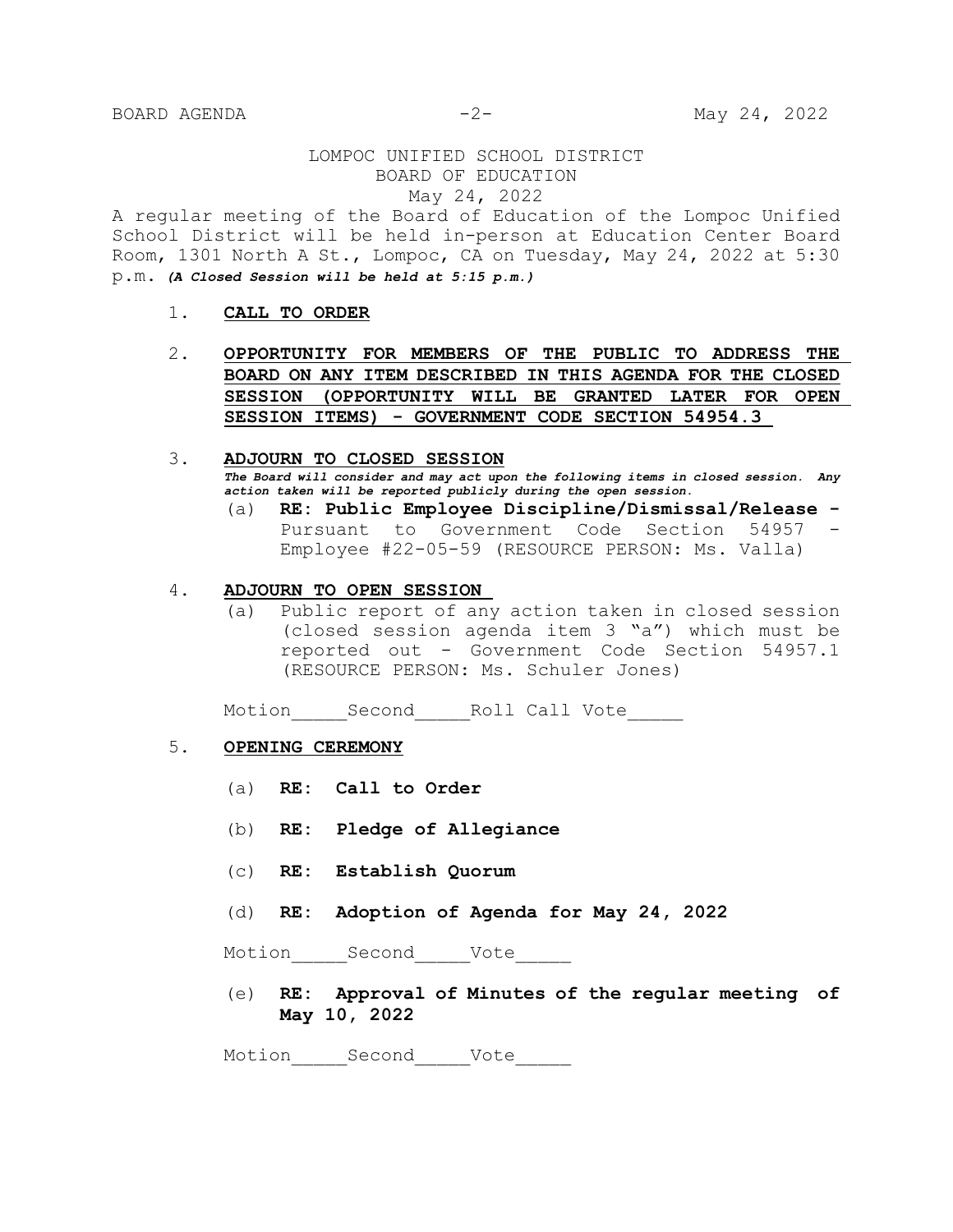#### 6. **STUDENT PRESENTATIONS**

This year Maple High School is offering three Concurrent Enrollment Courses that students have the option to enroll in. Maple is also the first and only high school in the county to offer English 100 to students. One way students are considered "College and Career Ready" on the California State Dashboard is by taking two semesters of college coursework with a grade of C- or better in academic or CTE subjects where college credits are available. Studies show that at-risk students are more successful and more likely to continue with their education after high school if they have experienced success in college-level coursework. Students from Maple High School will present their experiences in going from struggling in high school to finding success in collegelevel coursework.

On Thursday, May 19, 2022, Cabrillo High School sent 32 students on a full-day visit to the San Diego Safari Park, including a half-day Spatial Ecology lab activity at their Beckman Conservation Research Center. Students from the CHS AP Biology and Aquarium classes will give a brief presentation on their recent trip.

#### 7. **EMPLOYEE AND STUDENT RECOGNITION**

#### (a) **RE: Employee Recognition**

Jake Morehart – Special Education Teacher, La Honda Mr. Morehart has created an environment where students are excited to go every day, respect is expected and parents feel good dropping their children off with someone that they know genuinely cares for them. Through interacting with Mr. Morehart, parents and colleagues through class dojo and hearing stories firsthand from students you can see the genuine pride and care he takes in his students and his role as their educator. He expects inclusiveness and goes the extra mile to make sure his students leave his classroom ready for the next step. Thank you Jake, for your dedication to the education of students at La Honda!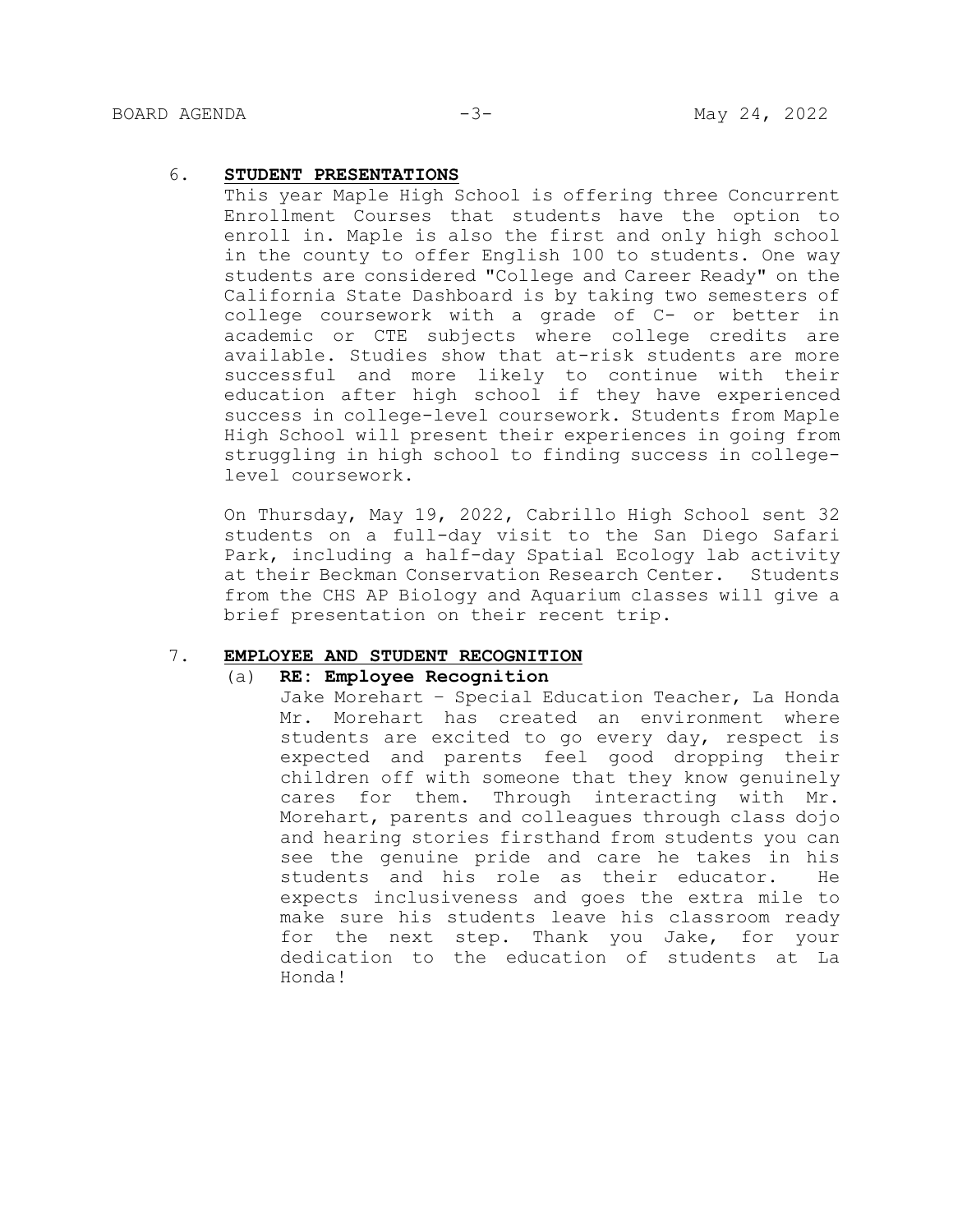Lorna McNamee – Kindergarten Teacher, Miguelito Ms. McNamee goes out of her way to communicate effectively with parents - both in areas where they are excelling and in areas where they are struggling. She offers kind suggestions, praise, and encouragement, and holds students to high standards of academics and behavior. If you have been inside Mrs. McNamee's classroom, you have surely seen colorful displays of rigorous student work. We are constantly surprised and impressed by the quality pieces that her students produce. From one parent- "When I asked my son who taught him how to read so well, he proudly announced, "Mrs. McNamee!" It is clear that she has helped mold my son into the best version of himself." Lorna, LUSD is grateful for you and all you do for your students!

#### (b) **RE: Student SEL Resiliency Awards**

Lompoc Unified School District recognizes the importance of social-emotional learning (SEL) as a foundation to support student success at school. LUSD schools are implementing SEL instruction and interventions within the PBIS model in the five SEL Competencies: Relationship Skills, Responsible Decision Making, Social Awareness, Self-Management, and Self-Awareness. SEL has proven to improve student connectedness, increase prosocial behaviors, improve student attitudes towards school, improve mental health, develop social skills, and increase resiliency. LUSD students have demonstrated great resiliency through the SEL Competencies during the 2021-2022 school year. Each Board meeting during the Spring semester, SEL Counselors and the LUSD Student Services Department would like to recognize one or more students from different schools in one of the five competencies. Today, students from Happgood, La Cañada, La Honda and Miguelito Elementary Schools and Vandenberg Middle School will be recognized for excellence in one of the five SEL Competencies.

#### 8. **COMMUNICATIONS**

(a) **RE: Courtesy to Visitors** *(Please refer to the Board Meeting Procedures on page 1 for instructions on public comment. The Board may not discuss or take action on any issue not on the agenda, except to ask questions or refer matters to staff.)*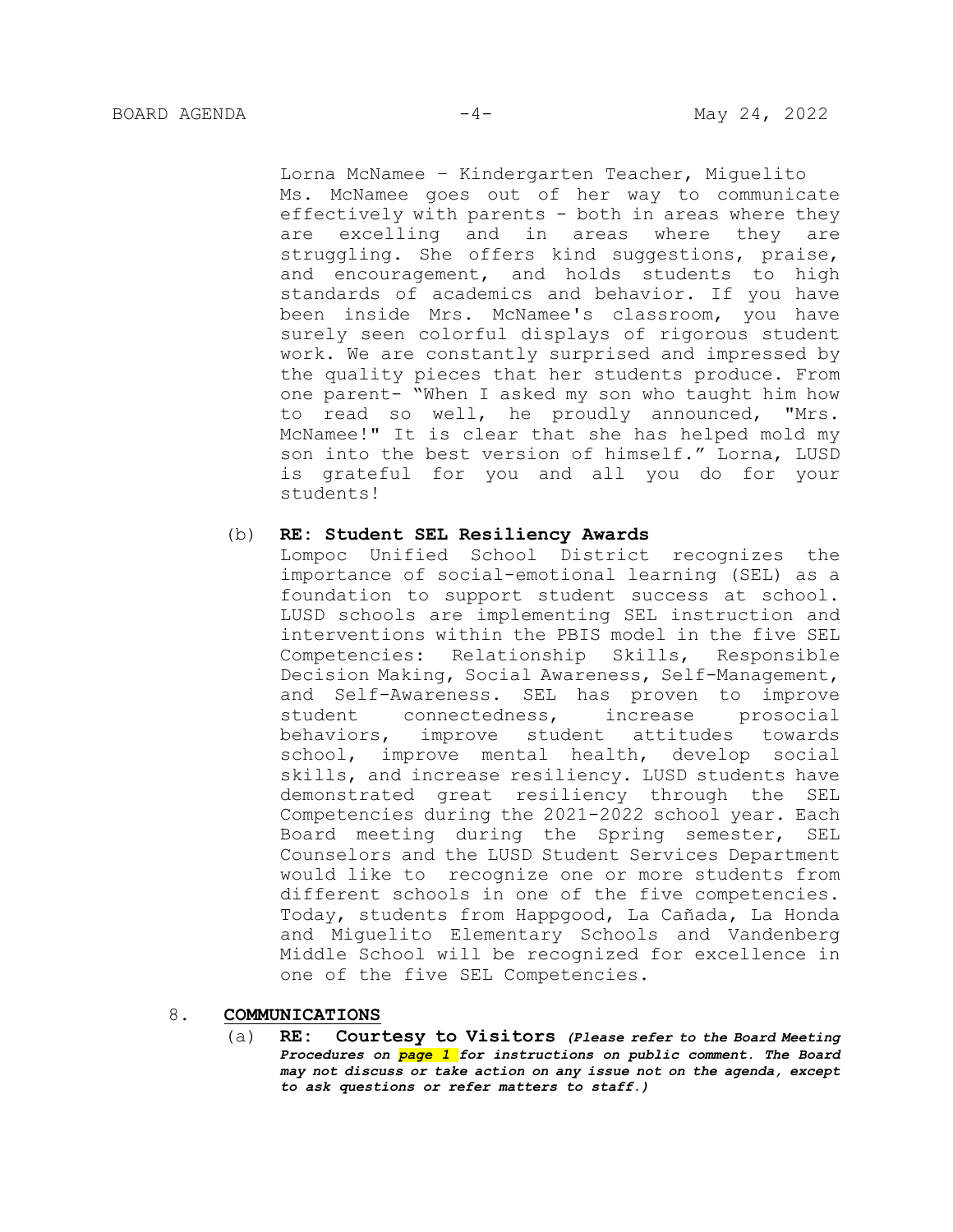- (b) **RE: Vandenberg Space Force Report**
- (c) **RE: Student Board Representative Report**
- (d) **RE: Superintendent's Report**
- (e) **RE: Board Member Reports**

#### 9. **REPORTS**

(a) **RE: Presentation by Lompoc Community Education Foundation**

A representative from the Lompoc Community Education Foundation will present mini-grants to LUSD teachers. (RESOURCE PERSON: Mr. Sorum)

(b) **RE: Presentation of the School Plan for Student Achievement for La Cañada and Clarence Ruth Elementary Schools**

Lisa Wilson, principal of La Cañada Elementary School, and Susan Reilly, principal of Clarence Ruth Elementary School will present on their school's respective 2021-2022 School Plan for Student Achievement (SPSA).

Copies of the plans have been provided to Board members. Additional copies are available upon request. (RESOURCE PERSON: Ms. Valla)

#### 10. **CONSENT AGENDA**

*(Consent items are grouped to be acted upon by the Board with a single action. If Board members wish to act separately on an item, a request should be made to remove the item from the consent list.)*

#### (a) **RE: Approval of Commercial Warrants**

A copy of the warrant listing has been sent to each Board member. Additional copies are available upon request. It is recommended the warrants shown on the list be approved for payment. (RESOURCE PERSON: Mr. Sorum) BOARD GOAL #2

#### (b) **RE: Personnel Items (ATTACHMENT A)**

It is recommended the attached Personnel Items be approved. (RESOURCE PERSON: Ms. Valla) BOARD GOAL #1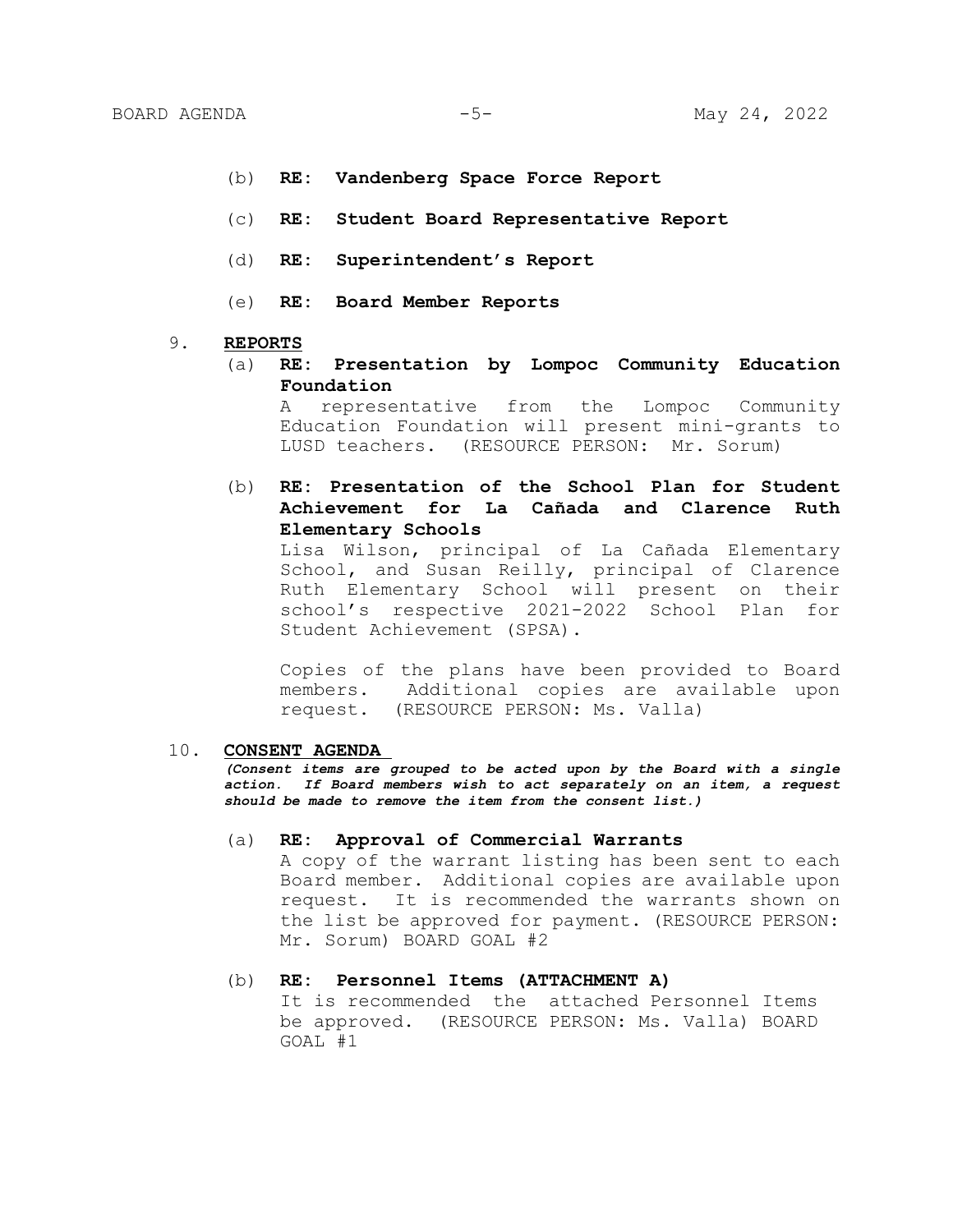#### (c) **RE: Ratification of April 2022 Payrolls**

| It is recommended the April 2022 Payrolls be |  |                |
|----------------------------------------------|--|----------------|
| ratified as follows:                         |  |                |
| Certificated                                 |  |                |
|                                              |  |                |
|                                              |  |                |
| Classified                                   |  |                |
|                                              |  |                |
|                                              |  |                |
|                                              |  |                |
|                                              |  |                |
| Child Nutrition Services Fund 187,267.44     |  |                |
|                                              |  |                |
| Payroll Burden/Benefits 2,422,108.28         |  |                |
|                                              |  | \$9,035,975.25 |
| (RESOURCE PERSON: Mr. Sorum) BOARD GOAL      |  | #2             |

(d) **RE: Declaration of Surplus Property (ATTACHMENT B)** Site administrators and District Business Services personnel have determined that the supplies and equipment listed on the noted attachment are no longer suitable for District use. It is recommended that the Board declares these items as surplus. The Purchasing Manager is thus authorized to sell or otherwise dispose of the equipment in accordance with the California Education Code, Sections 17545-17547. (RESOURCE PERSON: Mr. Sorum) BOARD GOAL #2

### (e) **RE: Approval to Contract Services with 3D Strategies**

The District wishes to obtain Board approval to contract services with 3D Strategies for a feasibility study to determine what opportunities and constraints exist for workforce housing at some of the District's unused sites. The study would evaluate the sites and provide the District options to determine how these unused properties could support workforce housing.

The fiscal impact is \$89,500 and the funding source is Unrestricted General Funds.

It is recommended that the Board approves the agreement as presented.

A copy of the agreement has been provided to Board members. Additional copies are available upon request. (RESOURCE PERSON: Mr. Sorum) BOARD GOAL #2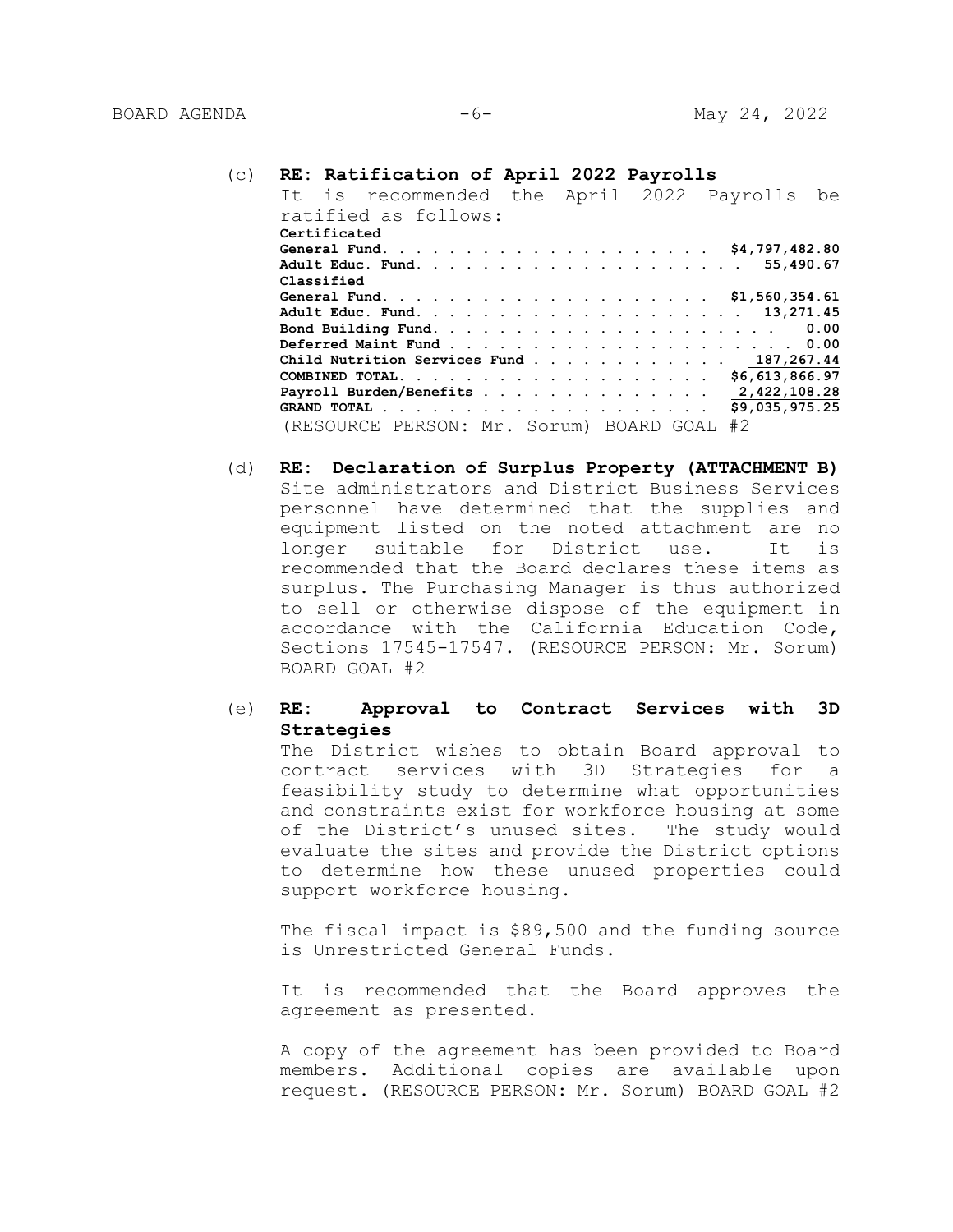(f) **RE: Approval of Agreement between Lompoc Unified School District and Buellton Union School District** It is recommended the Board approves the 2022-2023 Child Nutrition Services Agreement between Lompoc Unified School District and the Buellton Union School District.

There is no negative fiscal impact to the Child Nutrition Services Department. Buellton Union School District will be invoiced for the number of lunches ordered each day at the rate of \$4.15 per lunch.

Copies of the agreement have been provided to Board members. Additional copies are available upon request. (RESOURCE PERSON: Mr. Sorum) BOARD GOAL #2

(g) **RE: Approval to Contract Services with DFA, LLC** The District wishes to obtain Board approval to contract services with DFA, LLC to provide the Lompoc Unified School District with an actuarial report as of July 1, 2021, setting forth all District liabilities of the postretirement health benefit program, including a projection of District expenditures under the plan.

The fiscal impact is \$6,500 and the funding source is Unrestricted General Funds.

It is recommended that the Board approves the proposal as presented.

A copy of the proposal has been provided to Board members. Additional copies are available upon request. (RESOURCE PERSON: Mr. Sorum) BOARD GOAL #2

(h) **RE: Approval of Agreement between Lompoc Unified School District and Kruger Bensen Ziemer Architects, Inc.(KBZ)**  Staff recommends the Board of Education approves an agreement with KBZ for professional services which includes designing trash enclosures for each of the District's campuses. The enclosures are to accommodate trash cans, recycle bins and food bins.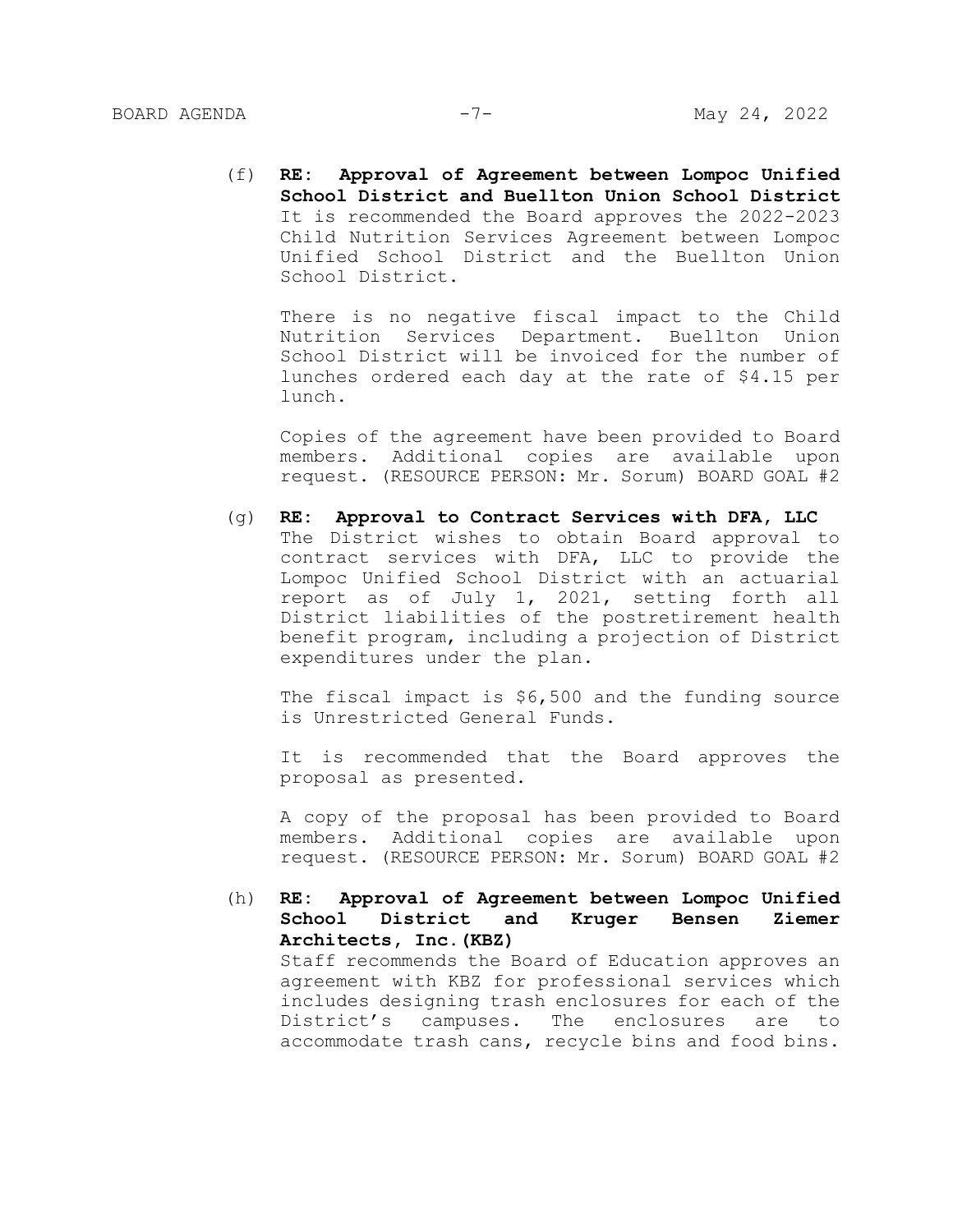The fiscal impact to the District is \$139,900. The funding for this project is Unrestricted General Funds.

Copies of the proposal have been provided to Board members. Additional copies are available upon request. (RESOURCE PERSON: Mr. Sorum) BOARD GOAL #6

(i) **RE: Approval of Agreement under OMNIA Contract 4400006645 between the Lompoc Unified School District and UNICOM Government, Inc.** The Purchasing Services Department requests the Board's approval to execute an Agreement under the OMNIA Contract 4400006645 between the Lompoc Unified School District and UNICOM Government, Inc. to design, furnish and install eight (8) video surveillance cameras and one (1) NVR server at Los Berros Visual and Performing Arts Academy.

The fiscal impact is \$40,213.50. The funding sources are 50% Capital Outlay and 50% Supplemental Concentration Site Funds.

Copies of the proposal have been provided to Board members. Additional copies are available upon request. (RESOURCE PERSON: Mr. Sorum) BOARD GOALS #1, #4 & #6

(j) **RE: Approval of Agreement under OMNIA Contract 4400006645 between the Lompoc Unified School District and UNICOM Government, Inc.** The Purchasing Services Department requests the Board's approval to execute an agreement under the OMNIA Contract 4400006645 between the Lompoc Unified School District and UNICOM Government, Inc. to design, furnish and install nine (9) video surveillance cameras and one (1) NVR server at

Hapgood Elementary School.

The fiscal impact is \$40,358.32. The funding sources are 50% Capital Outlay and 50% Supplemental Concentration Site Funds.

Copies of the proposal have been provided to Board members. Additional copies are available upon request. (RESOURCE PERSON: Mr. Sorum) BOARD GOALS #1, #4 & #6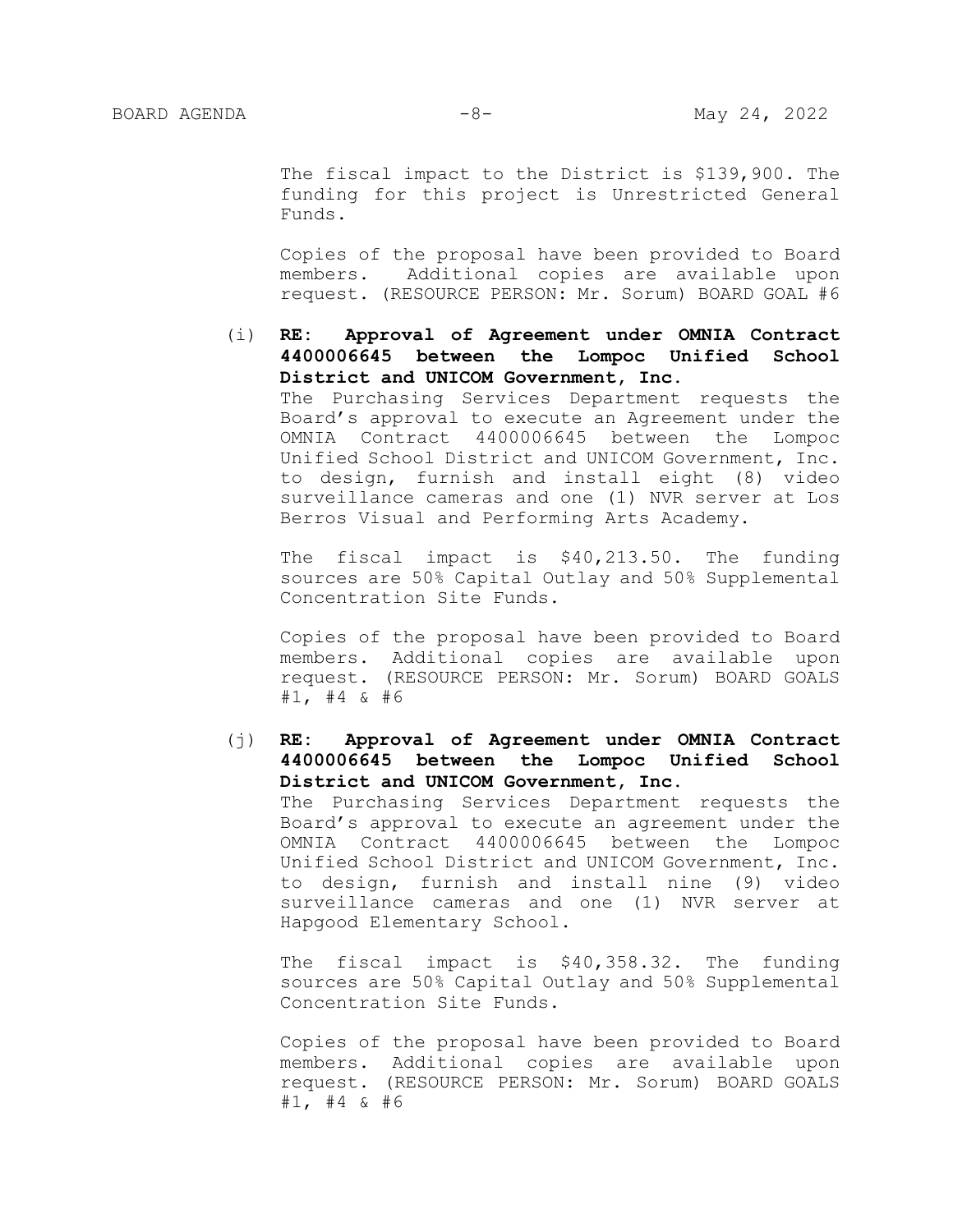### (k) **RE: Approval to Contract Services with CFW Advisory Services, LLC**

The District wishes to obtain Board approval to contract services with CFW Advisory Services, LLC. This agreement with CFW for financial advisory services will assist the District with the calling of a Bond, and for services related to issuance of bonds.

The fiscal impact is \$25,000 for the consulting services, and \$70,000 for the issuance of bonds. Both fees would be payable at the time of the sale of securities and the funding source is Bond Proceeds.

It is recommended that the Board approves the agreement as presented.

A copy of the agreement has been provided to Board members. Additional copies are available upon request. (RESOURCE PERSON: Mr. Sorum) BOARD GOALS #2 & #6

### (l) **RE: Approval to Contract Services with Orrick, Herrington & Sutcliffe LLP**

The District wishes to obtain Board approval to contract services with Orrick, Herrington & Sutcliffe LLP for reviewing financing priorities and drafting the Resolution that calls the proposed bond election including the ballot measure language and detailed project lists which are required by Prop 39. Orrick will also coordinate with Santa Barbara County officials and other parties to ensure that all election deadlines are met. Orrick will review financing assumptions and draft a tax rate statement for the election. The proposal also includes drafting the necessary legal documents for the issuance of bonds, reviewing the official statement describing the bonds to investors, and orchestrating the closing and preparation of the bond certificates.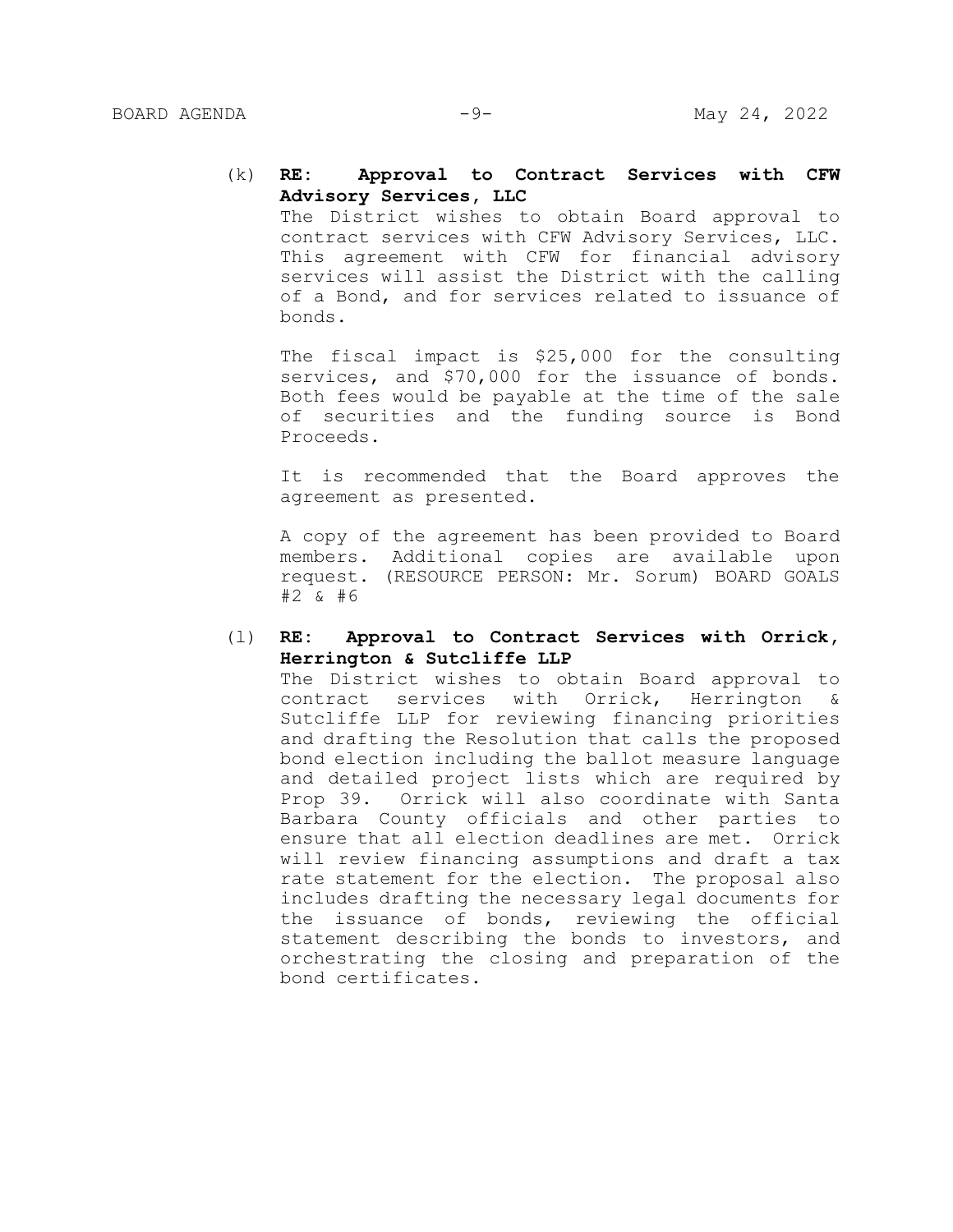The fiscal impact is as follows: Counsel flat fee -\$57,500 for the first series of bonds issued, \$42,500 for each additional series of bonds issued, and Direct/Indirect expenses - \$2,500 for each series of bonds. Fees for these services are paid only if the ballot proposition is approved. The funding source is Bond Proceeds.

It is recommended that the Board approves the proposal as presented. A copy of the proposal has been provided to Board members. Additional copies are available upon request. (RESOURCE PERSON: Mr. Sorum) BOARD GOALS #2 & 6

(m) **RE: Approval of Agreement between Lompoc Unified School District and Lifesource Project Inc.**  Staff recommends the Board of Education approves an agreement with Lifesource Project Inc. to move the existing garden at Clarence Ruth Elementary School to make space for future kindergarten classrooms.

The fiscal impact to the District is \$27,400. The funding for this project is ESSER II Funds.

Copies of the proposal have been provided to Board members. Additional copies are available upon request. (RESOURCE PERSON: Mr. Sorum) BOARD GOALS #1 and #6

### (n) **RE: Approval to Contract Services with American Eagle Enterprises**

The District wishes to obtain Board approval to contract services with American Eagle Enterprises for the annual maintenance and repair services for gym bleachers at Cabrillo High School, Lompoc High School and Lompoc Valley Middle School.

The fiscal impact is \$7,682 and the funding source is Maintenance Funds.

It is recommended the Board approves the agreement as presented.

A copy of the proposal has been provided to Board members. Additional copies are available upon request. (RESOURCE PERSON: Mr. Sorum) BOARD GOAL #4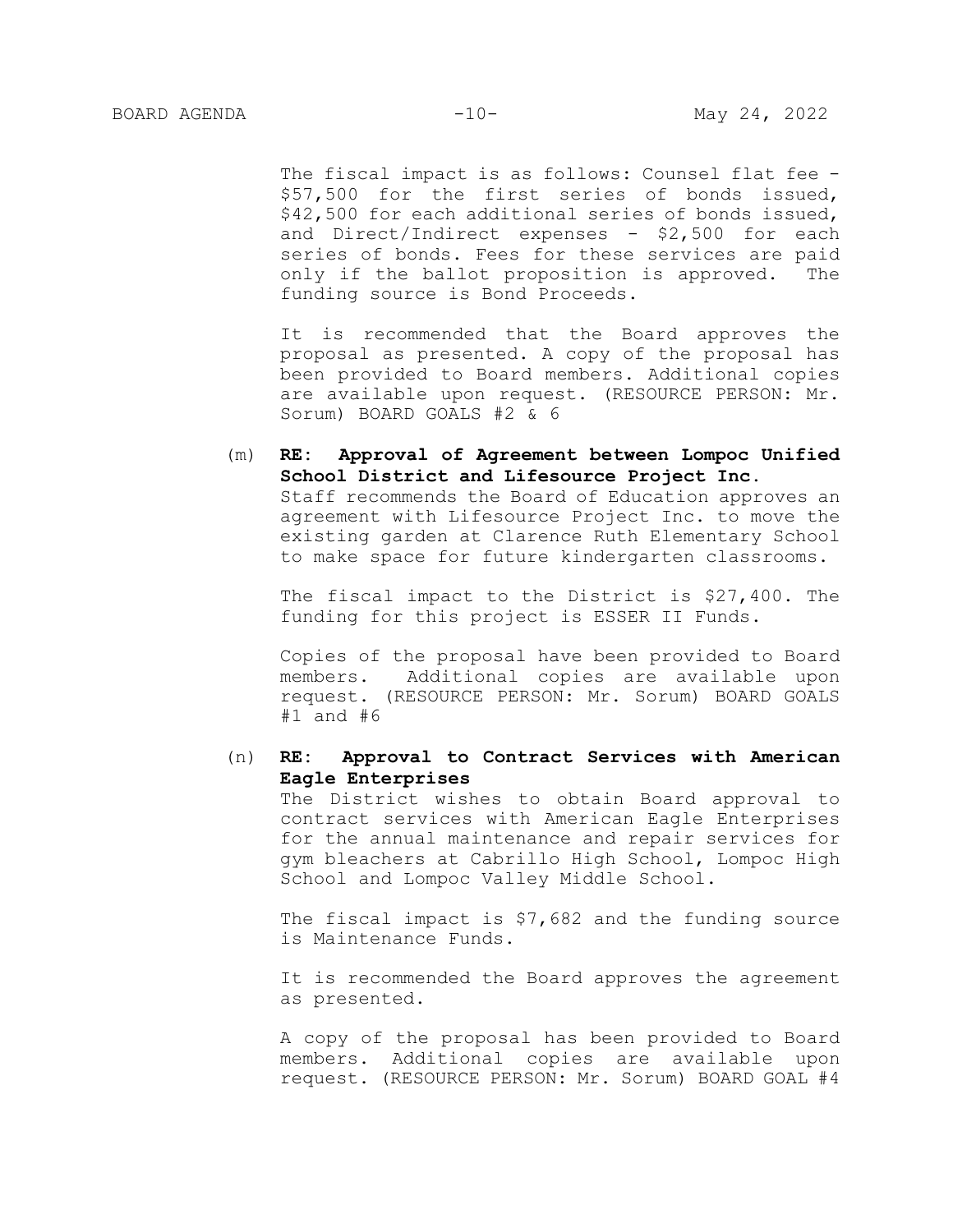(o) **RE: Approval of Agreements - Q1-23 Child Nutrition Services – Distribution of Commercial Frozen and Non-Frozen Food Bid** 

Staff requests the Board of Education approves agreements for the 2022-2023 fiscal year for Q1-23 Child Nutrition Services - Distribution of Commercial Frozen and Non-Frozen Food to the following vendors:

**Gold Star Foods, 3781 E Airport Drive. Ontario, CA 91761 Sysco Ventura Inc., 3100 Sturgis Road, Oxnard, CA 93030**

Specific commercial frozen and non-frozen food items will be purchased from each company, based on the lowest itemized unit price and/or LUSD's specification requirements.

The estimated total fiscal impact for groceries for the 2022-2023 school year is \$618,687 as detailed below:

Gold Star Foods \$260,984 Sysco Ventura Inc. \$357,703

Total \$618,687

The funding source is Cafeteria Special Revenue Fund – Fund 13. Bid documents are available for review in the Purchasing Department. (RESOURCE PERSON: Mr. Sorum) BOARD GOAL #1

(p) **RE: Approval of Agreements - Q2-23 Child Nutrition Services – Distribution of Milk and Dairy Products Bid**

Staff requests the Board of Education approves agreements for the 2022-2023 fiscal year for Q2-23 Child Nutrition Services - Distribution of Milk and Dairy Products to the following vendors:

**Producer's Dairy Foods Inc., 250 E Belmont Ave. Fresno, CA 92374 Gold Star Foods, 3781 E Airport Drive. Ontario, CA 91761 Sysco Ventura Inc., 3100 Sturgis Road, Oxnard, CA 93030**

Specific milk and dairy food items will be purchased from each company, based on the lowest itemized unit price and/or LUSD's specification requirements.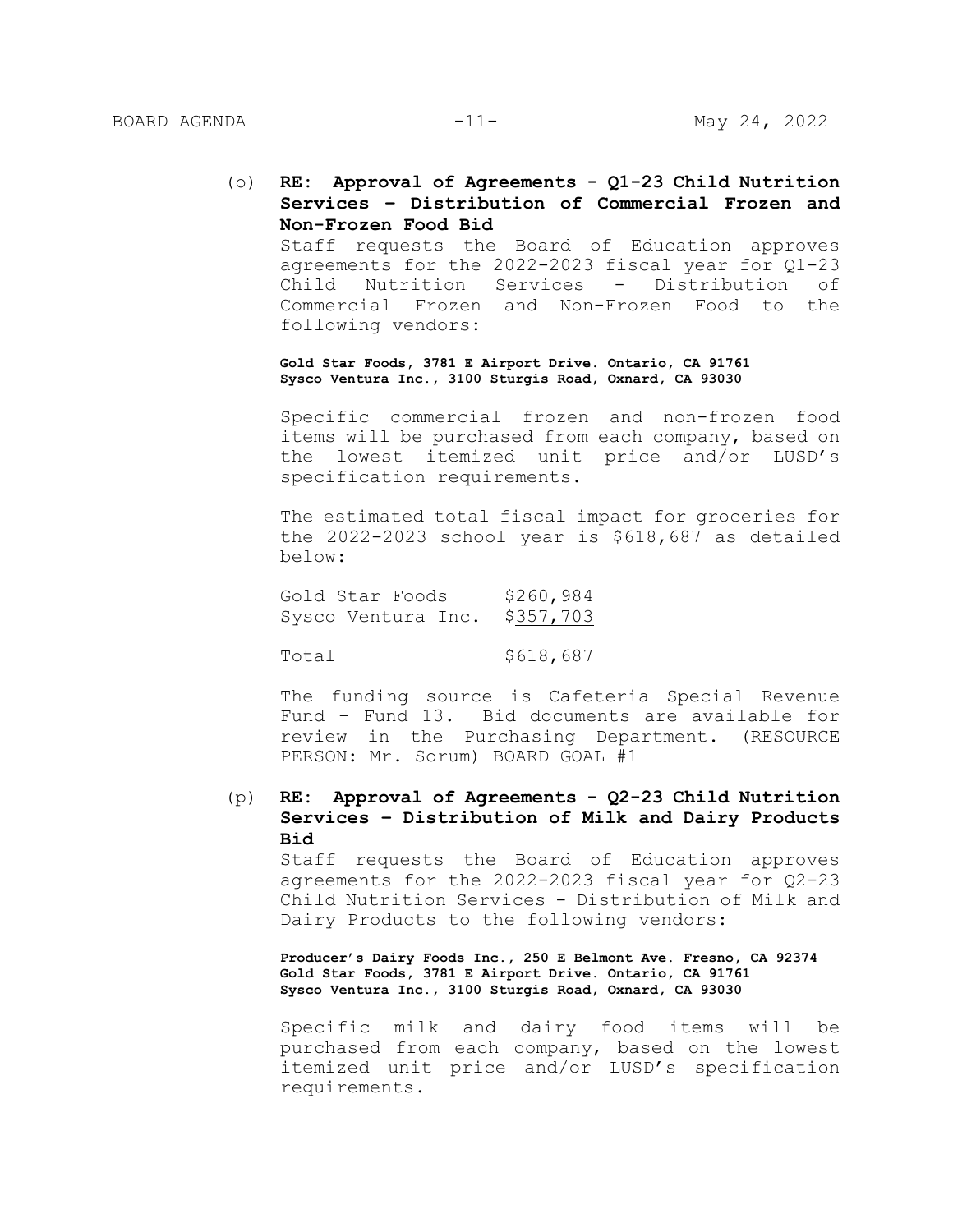The estimated total fiscal impact for groceries for the 2022-2023 school year is \$356,265.93, as detailed below:

Producer's Dairy \$307,493.73<br>Cold Star Foods \$ 8,506.20 Gold Star Foods \$ 8,506.20 Sysco Ventura Inc. \$ 40,266.00

Total \$356,265.93

The funding source is Cafeteria Special Revenue Fund – Fund 13. Bid documents are available for review in the Purchasing Department. (RESOURCE PERSON: Mr. Sorum) BOARD GOAL #1

### (q) **RE: Approval of Agreements - Q3-23 Child Nutrition Services – Distribution of Processed USDA Foods Bid**

Staff requests the Board of Education approves agreements for the 2022-2023 fiscal year for Q3-23 Child Nutrition Services - Distribution of Processed USDA Foods to the following vendors:

#### **Gold Star Foods, 3781 E Airport Drive. Ontario, CA 91761 Sysco Ventura Inc., 3100 Sturgis Road, Oxnard, CA 93030**

Specific processed USDA food items will be purchased from each company, based on the lowest itemized unit price and/or LUSD's specification requirements.

The estimated total fiscal impact for groceries for the 2022-2023 school year is \$672,135, as detailed below:

Gold Star Foods \$178,417 Sysco Ventura Inc. \$493,718

Total \$672,135

The funding source is Cafeteria Special Revenue Fund – Fund 13. Bid documents are available for review in the Purchasing Department. (RESOURCE PERSON: Mr. Sorum) BOARD GOAL #1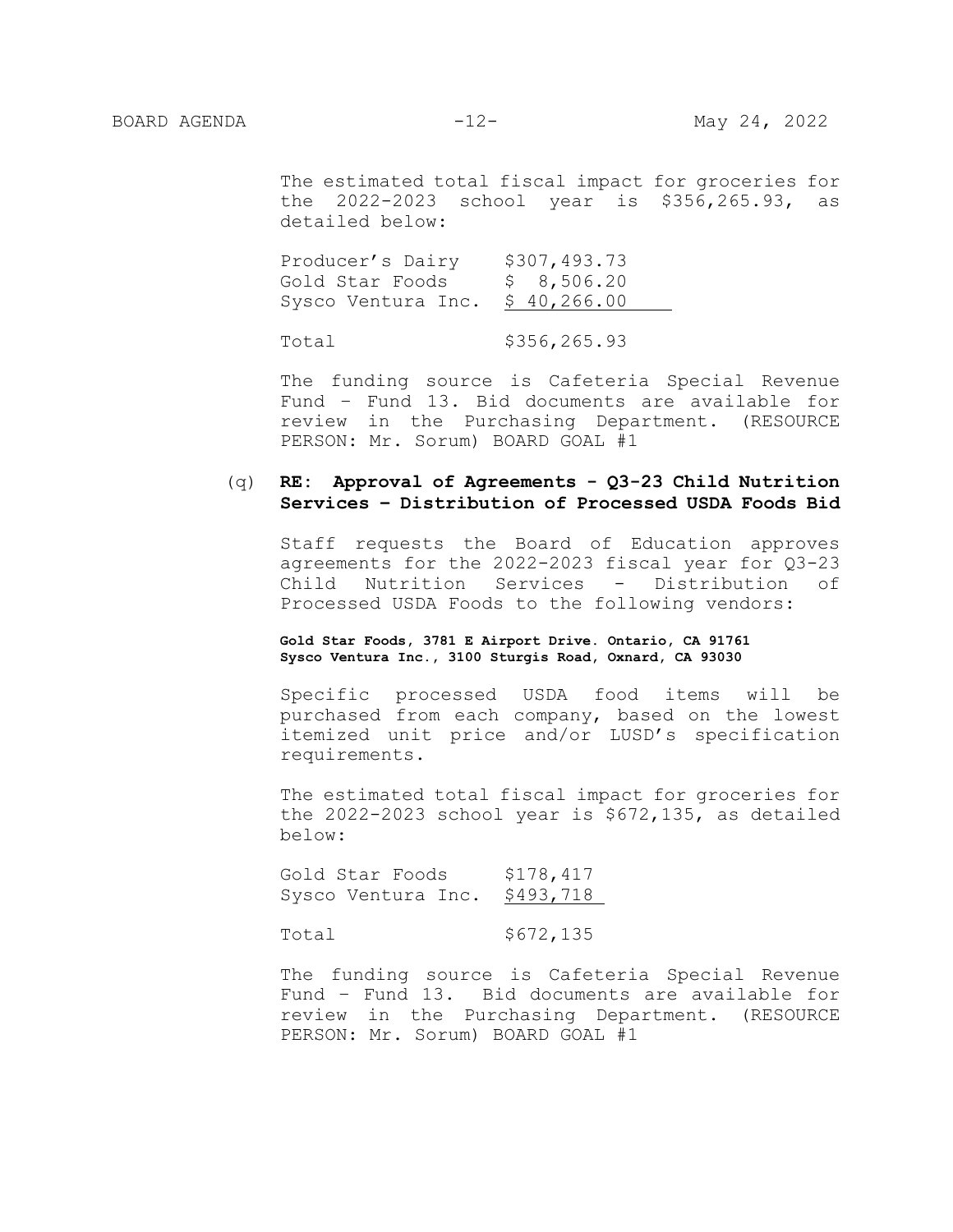(r) **RE: Approval of Agreements - Q4-23 Child Nutrition Services – Distribution of Fresh Produce**  Staff requests the Board of Education approves agreements for the 2022-2023 fiscal year for Q4-23 Child Nutrition Services - Distribution of Fresh Produce to the following vendors:

**Sysco Ventura Inc., 3100 Sturgis Road, Oxnard, CA 93030 The Berry Man Inc., 712 Fiero Lane, Ste 30-31. San Luis Obispo, CA 93401**

Specific fresh produce items will be purchased from each company, based on the lowest itemized unit price and/or LUSD's specification requirements.

The estimated total fiscal impact for groceries for the 2022-2023 school year is \$276,325, as detailed below:

Sysco Ventura Inc. \$ 1,803.75 The Berry Man Inc. \$274,521.25

Total \$276,325.00

The funding source is Cafeteria Special Revenue Fund – Fund 13. Bid documents are available for review in the Purchasing Department. (RESOURCE PERSON: Mr. Sorum) BOARD GOAL #1

### (s) **RE: Approval of Lexia Reading Core 5 Subscription Renewal**

Education Services requests the Board's approval for a Lexia Reading Core 5 subscription renewal for the 2022-2023 school year. This is a one-year unlimited site license for the following sites: Buena Vista, Crestview, Fillmore, Hapgood, La Cañada, La Honda, Los Berros, Miguelito, and Ruth at \$11,900 for each site. It also includes 150 licenses for Lompoc High School, Cabrillo High School, and Mission Valley School along with the Success Partnership Support Package.

The total fiscal impact is \$120,000 and the funding sources are Title I and Supplemental Concentration Funds.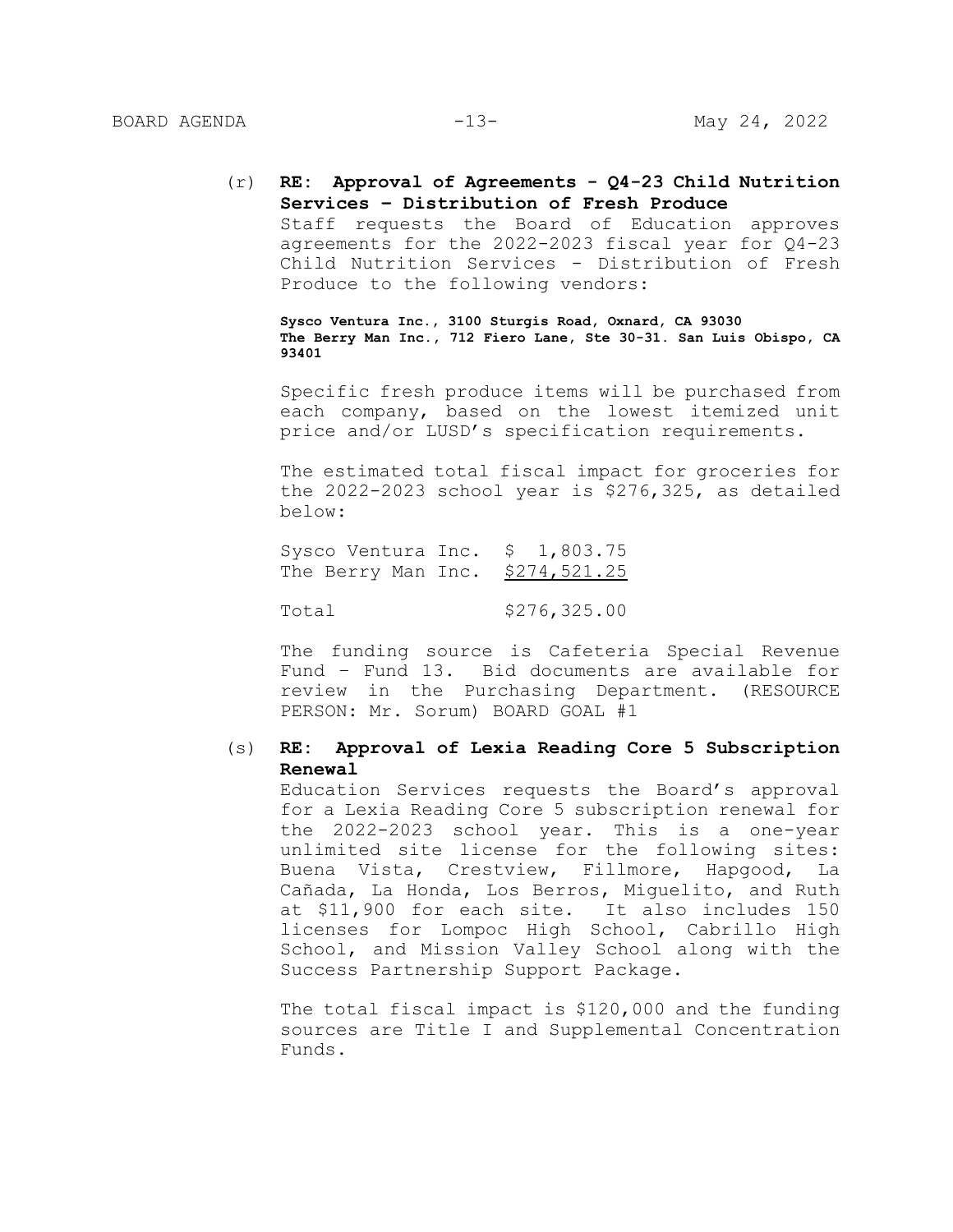Copies of the quote have been provided to the Board members. Additional copies are available upon request. (RESOURCE PERSON: Ms. Valla) BOARD GOAL #1

(t) **RE: Approval of Lexia English Student Subscription** Education Services requests the Board's approval of a Lexia English Student subscription for the 2022- 2023 school year. Lexia English Language Development is an adaptive blended learning program that supports Emergent Bilingual Students language acquisition through academic conversations. These 100 licenses will be used to support our emerging English learner students.

The fiscal impact is \$10,000 and the funding source is Title III.

Copies of the quote have been provided to Board members. Additional copies are available upon request. (RESOURCE PERSON: Ms. Valla) BOARD GOAL #1

#### (u) **RE: Approval of Agreement with Gobo LLC**

Education Services recommends the Board of Education approves the agreement with Gobo LLC to create an LCAP Infographic. The Gobo Infographic is a visual tool that helps clarify California's Local Control Accountability Plan and effectively communicates goals and progress to stakeholders, making it easier to share and support the good work our schools do. This plan also includes an animated LCAP two-minute video.

The fiscal impact is \$11,767 and the funding source is LCFF Supplemental Concentration Funds.

Copies of the quote have been provided to Board members. Additional copies are available upon request. (RESOURCE PERSON: Ms. Valla) BOARD GOAL #1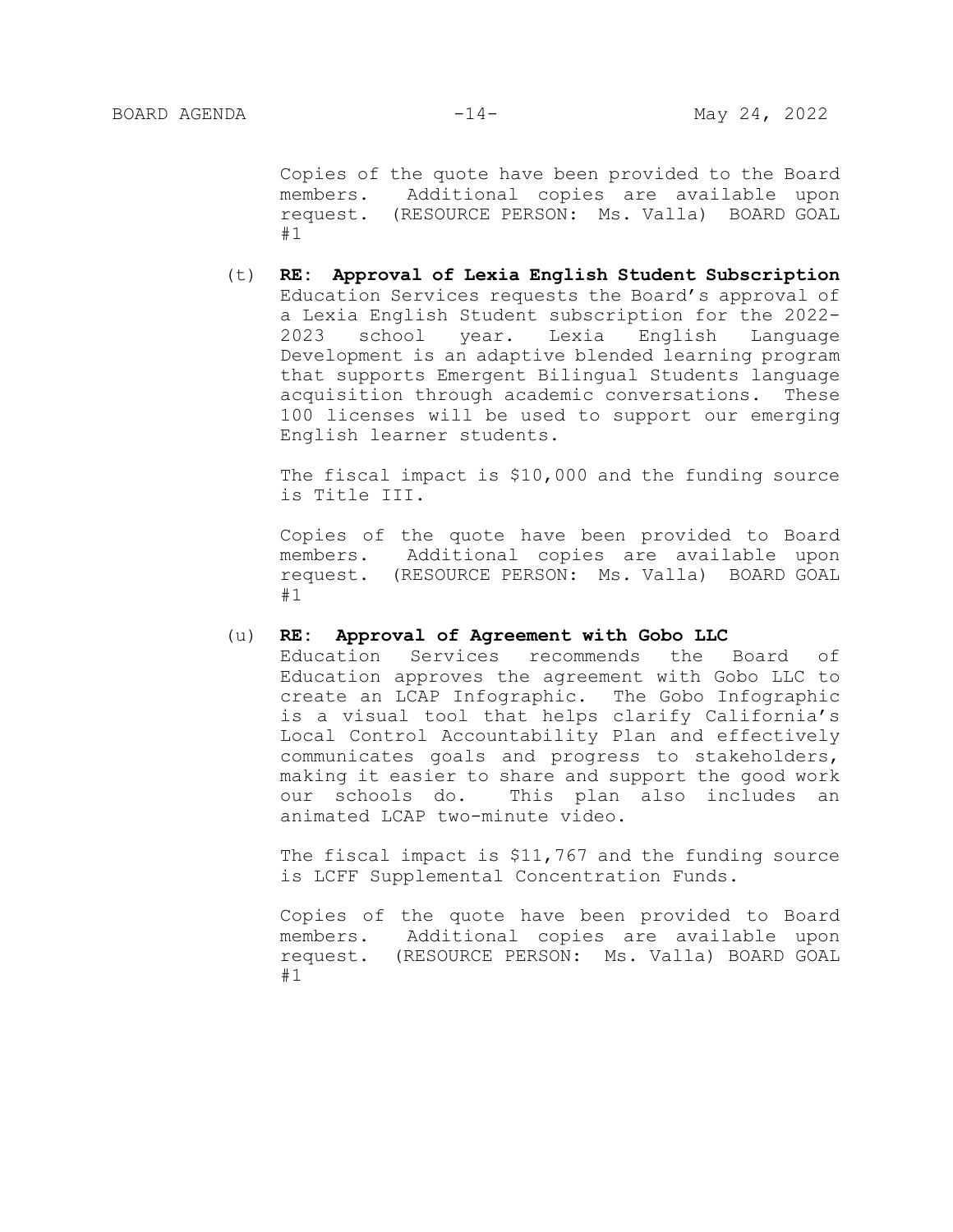(v) **RE: Approval to Purchase Classroom Furniture for Pre-Kindergarten Classrooms Utilizing Piggyback Contract for Direct Purchase of Classroom Furniture Needs - Torrance Unified School District Agreement: Bid #10-04.09.19 – Classroom & Office Furniture** Staff recommends the Board's approval to utilize Torrance Unified School District Piggyback contract (Bid #10-04.09.19 - Classroom & Office Furniture) for direct purchase of classroom furniture needs. The Board will approve the extension (through May 5, 2023) of a previously adopted Resolution with Torrance USD later at this meeting.

This piggyback contract will permit the Education Services Department to purchase 21st Century flexspace tables, chairs, mobile books bin storage center, storage bins and instructional supplies with Lakeshore. This developmentally appropriate classroom furniture and instructional supplies will be used for all pre-kindergarten classrooms for Lompoc Unified School District.

The fiscal impact is \$163,329.70 and the funding source will be ESSER III Funds.

Copies of the quotes have been provided to Board members. Additional copies are available upon request. (RESOURCE PERSON: Mr. Jaramillo) BOARD GOAL #1

(w) **RE: Approval to Purchase Classroom Furniture for Lompoc Valley Middle School Utilizing Piggyback Contract for Direct Purchase of Classroom Furniture Needs - Torrance Unified School District Agreement: Bid #10-04.09.19 – Classroom & Office Furniture** Staff recommends the Board's approval to utilize Torrance Unified School District Piggyback contract (Bid #10-04.09.19 - Classroom & Office Furniture) for direct purchase of classroom furniture needs. The Board will approve the extension (through May 5, 2023) of a previously adopted Resolution with Torrance USD later at this meeting.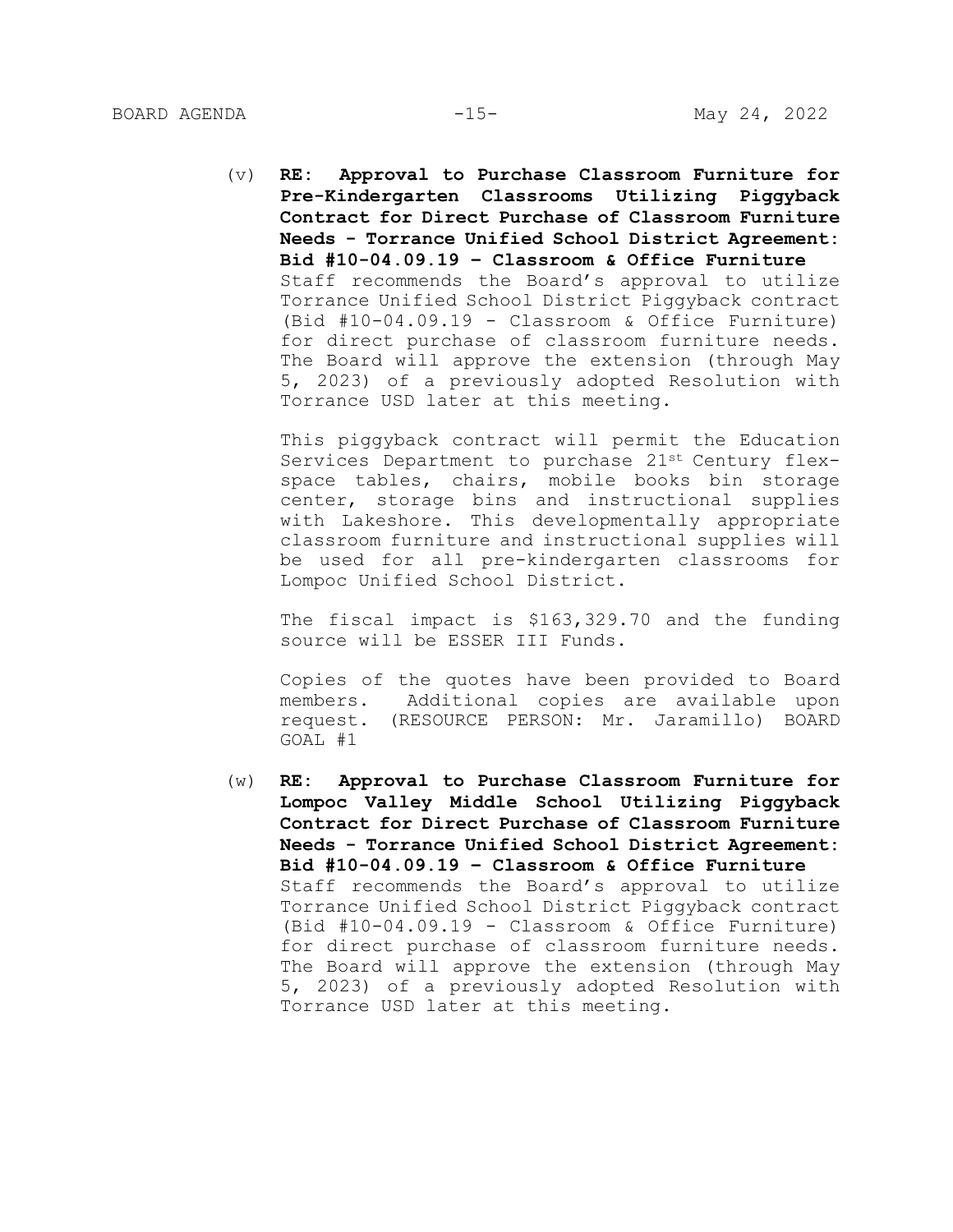This piggyback contract will permit Lompoc Valley Middle School to purchase tables and chairs for two classrooms, rooms 33 and 34 at Lompoc Valley Middle School, to replace the current tables and chairs.

The fiscal impact is \$15,276.50 and the funding source will be Site General Funds.

A copy of the quote has been provided to Board members. Additional copies are available upon request. (RESOURCE PERSON: Mr. Jaramillo) BOARD GOAL #1

# (x) **RE: Approval of ESY (Extended School Year) Addendum to eLuma Online Occupational Therapy Contract**

The District wishes to obtain Board approval for an addendum to the contract with eLuma Online Therapy to provide Occupational Therapy services to 16 students for ESY 2022.

The fiscal impact to the District will not exceed \$8,481.12 and the funding source will be Special Education Funds.

It is recommended that the Board approves the addendum as presented.

The eLuma contract and addendum have been provided to Board members. Additional copies are available upon request. (RESOURCE PERSON: Mr. Jaramillo) BOARD GOAL #1

# (y) **RE: Approval of ESY (Extended School Year) Addendum to eLuma Online Speech Therapy Contract**  The District wishes to obtain Board approval for an addendum to the contract with eLuma Online Therapy to provide speech services to 40 students for ESY 2022.

The fiscal impact to the District will not exceed \$22,100.80 and the funding source will be Special Education Funds.

It is recommended that the Board approves the addendum as presented.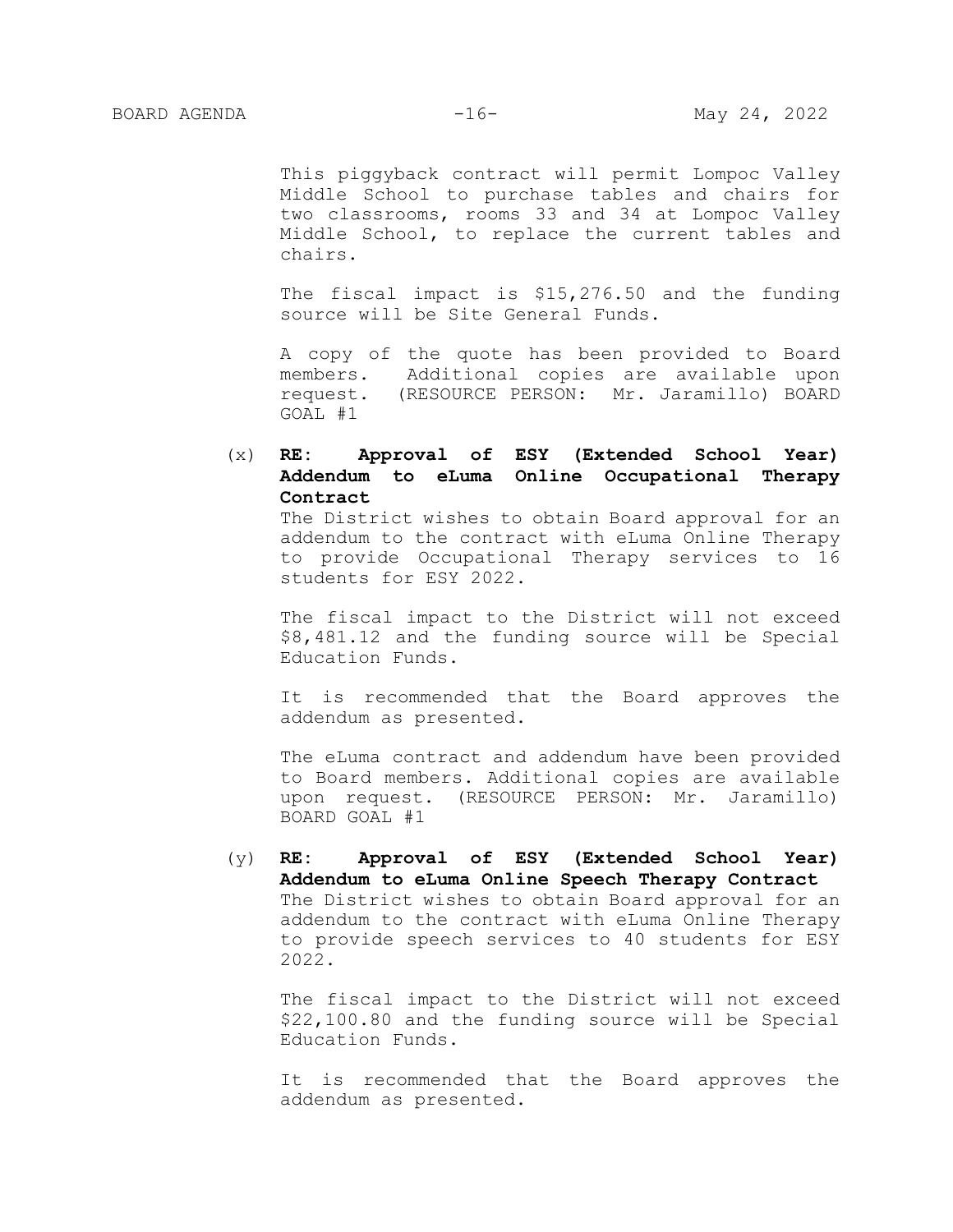The eLuma contract and addendum have been provided to Board members. Additional copies are available upon request. (RESOURCE PERSON: Mr. Jaramillo) BOARD GOAL #1

### (z) **RE: Approval for Out-of-State Travel for Elementary Teachers to Orlando, FL**

The Board of Education's approval is requested for one sixth grade teacher from each elementary site to attend "Get Your Teach On" National Conference in Orlando, FL June 26-29, 2022. This national conference is designed to teach the whole learner. Workshops focus on foundational skills, progress monitoring, data-driven instructional practices, and acceleration and interventions. These strategies are implemented throughout the four days in content specific sessions.

The fiscal impact will not exceed \$21,000 and the funding source is Educator Effectiveness Block Grant Funds. (RESOURCE PERSON: Ms. Valla) BOARD GOAL #3

## (aa)**RE: Approval of Out-of-State Travel for Athletic Trainer to Attend National Athletic Trainers Association (NATA) Symposia**

Salvador Bernal, Lompoc High School teacher and athletic trainer, requests permission to travel out-of-state June 26-July 2, 2022 to attend the National Athletic Trainers Association (NATA) 73rd Annual Meeting and Clinical Symposia in Philadelphia, Pennsylvania.

The fiscal impact will be \$2,759 and will be paid from Site Discretionary Funds. (RESOURCE PERSON: Ms. Valla) BOARD GOAL #2

Motion Second Roll Call Vote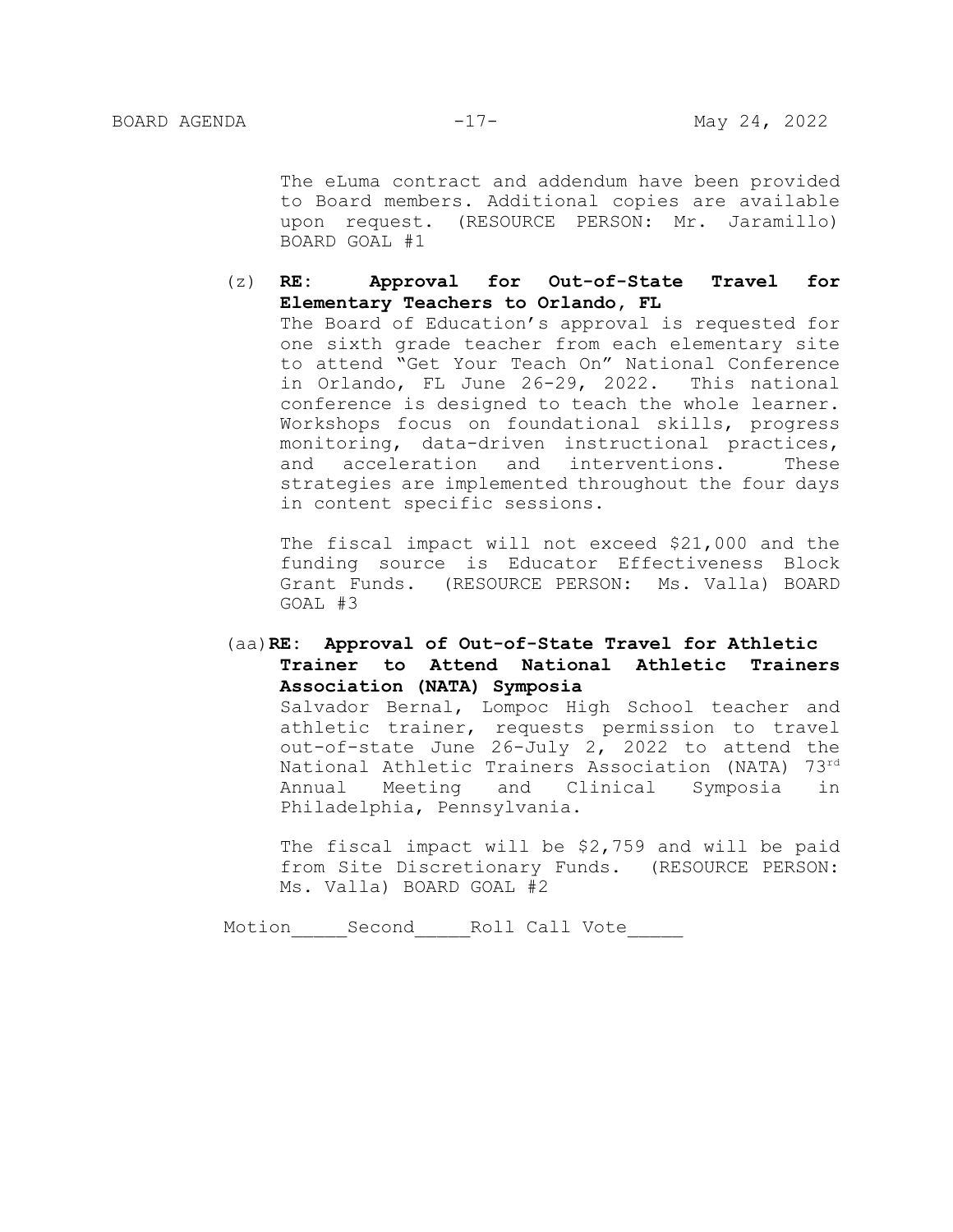- 11. **ACTION**
	- (a) **RE: Adoption of Resolution Supporting Award of Lease-Leaseback Agreements and Approval of Contract between the Lompoc Unified School District and Edwards Construction Group, Inc. – RFQ/P #18-22 Lease-Leaseback Construction Services (ATTACHMENT C)**

It is recommended the Board of Education adopts the attached Resolution Supporting Award of Lease-Leaseback Agreements.

Additionally, staff recommends the Board of Education approves a contract with Edward Construction Group, for professional services (Lease-Leaseback Construction Services) for the New Kindergarten Classrooms Construction Project at Fillmore Elementary School, La Cañada Elementary School, Clarence Ruth Elementary School, and Arthur Hapgood Elementary School.

On March 28, 2022, Caldwell Flores Winters, Inc. (CFW) released a Request for Qualifications and Proposals (RFQ/P) for Lease-Leaseback (LLB) preconstruction and construction services for the New Kindergarten Classrooms Construction Project (Project) at the District's direction. The required legal notices were published in the Santa Maria Times, Construction Billboard, and Dodge Data & Analytics, while the notice and the RFQ/P were made available with the Kern County Builders Exchange, Santa Maria Valley Contractors Association, and San Luis Obispo County Builders Exchange.

A non-mandatory project briefing was held on April 11, which included a site visit of each school. Three firms completed the prequalification documentation by the April 18 deadline, and all three firms demonstrated the qualifications necessary for the project. All three qualified firms submitted responses to the RFP by the April 27 deadline. It was recommended that all three responsive firms receive an invitation to be interviewed for the Project.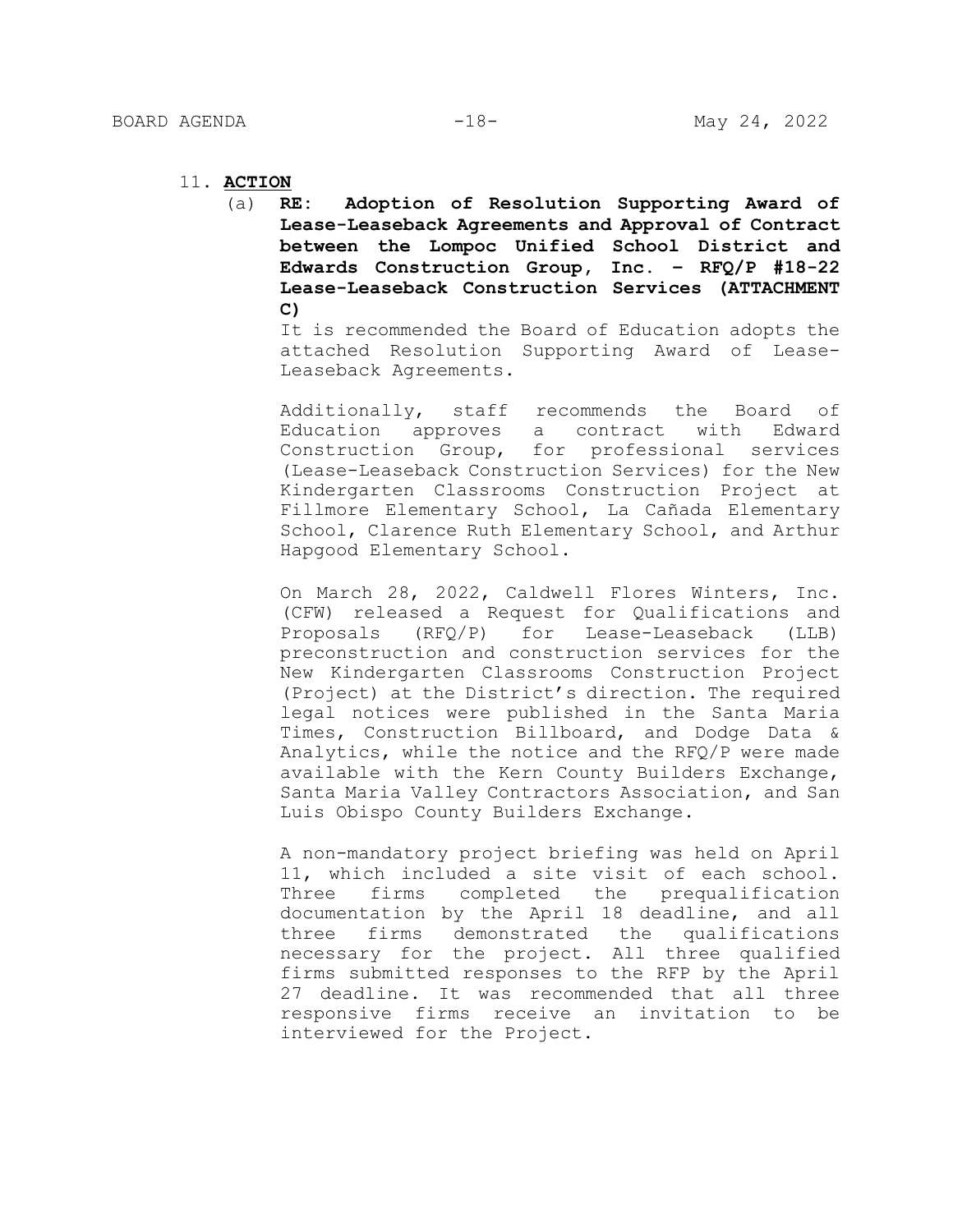Interviews of the three responsive firms were conducted on May 6. At the end of the interviews, the District's selection panel determined that Edwards Construction Group, Inc. received the highest overall score of the three responsive firms pursuant to the scoring criteria found in the RFQ/P, and will therefore provide the greatest value to the District for this project.

The fiscal impact to the District for the preconstruction services component of this contract is \$12,000. The funding for this project will be ESSER Funds. A follow-up contract will be considered for approval at a later date once design of the project has been completed and a Guaranteed Maximum Price contract has been established.

Copies of the proposal have been provided to Board members. Additional copies are available upon request. (RESOURCE PERSON: Mr. Sorum) BOARD GOALS  $#1, #4, \& #6$ 

Motion Second Roll Call Vote

(b) **RE: Adoption of Resolution Declaring the Futility of Public Bidding and Ratification of Contract for Purchase of Bucket Boom Truck (ATTACHMENT D)** This resolution identifies the futility of bidding for the purchase of a bucket boom truck from Coastline Equipment for \$187,593.75. Based on the lower price found after rejection of the prior bid, it would be incongruous, futile and unavailing to publically bid the truck again. The funding source is Maintenance Funds.

It is recommended by District staff that the Board of Education adopts the attached Board Resolution declaring the futility of public bidding and ratifying the purchase of the bucket boom truck from Coastline Equipment without further advertising for or inviting of bids. (RESOURCE PERSON: Mr. Sorum) BOARD GOAL #6

Motion Second Roll Call Vote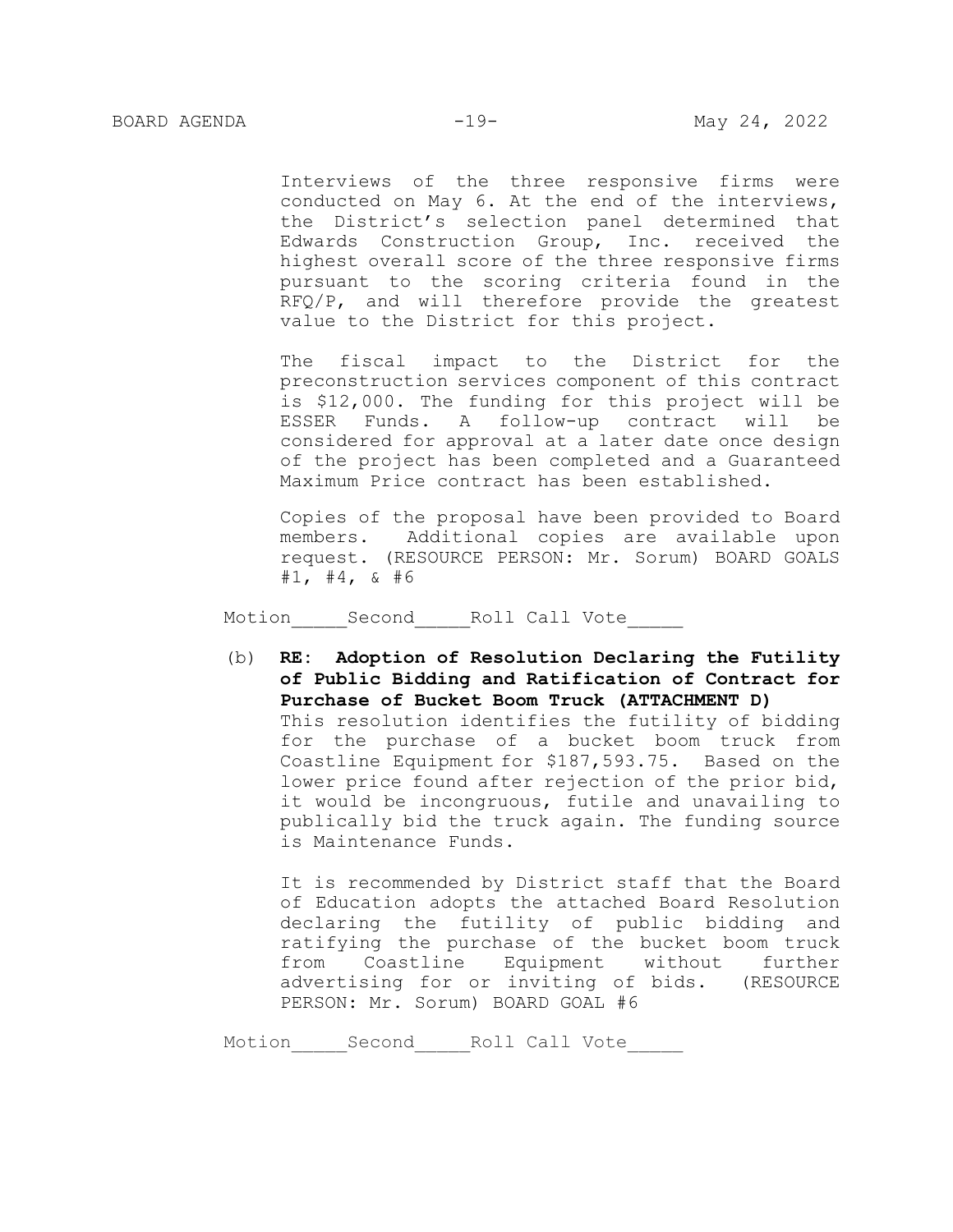(c) **RE: Approval of Memorandum of Understanding (MOU) between Lompoc Unified School District (LUSD) and the California School Employees Association (CSEA) (ATTACHMENT E)** Board approval is recommended for the attached MOU between LUSD and the CSEA regarding recruitment and retention of bus drivers. (RESOURCE PERSON: Mr. Jaramillo) BOARD GOAL #2

Motion Second Roll Call Vote

(d) **RE: Adoption of Resolution for Approval to Utilize Piggyback Contract for Direct Purchase of Classroom Furniture Needs - Torrance Unified School District Agreement: Bid #10-04.09.19 – Classroom & Office Furniture (ATTACHMENT F)**

Staff recommends the Board of Education adopts the attached Resolution extension to allow use of the Torrance Unified School District Agreement: Bid #10-04.09.19 – Classroom & Office Furniture. At the December 15, 2020 meeting the Board adopted the original Resolution which has since expired. The contract has been extended again through May 5, 2023. The extension is attached, for your information.

Torrance Unified School District Agreement: Bid #10-04.09.19 – Classroom & Office Furniture assists schools and governments in procuring competitively bid classroom and office furniture and eliminate much of the cost and time associated with the process.

California Public Contract Code (PCC) 20118 authorizes school districts to order against competitive bids (commonly referred to as "piggyback") prepared by other school districts and public agencies, provided such authority is granted by the Board of Education and the originating agency at the time of the bid preparation and award of contract. Pursuant to PCC 20118, these public agencies include any corporation or agency, including any county, city town or district. (RESOURCE PERSON: Mr. Jaramillo) BOARD GOAL #1

Motion Second Roll Call Vote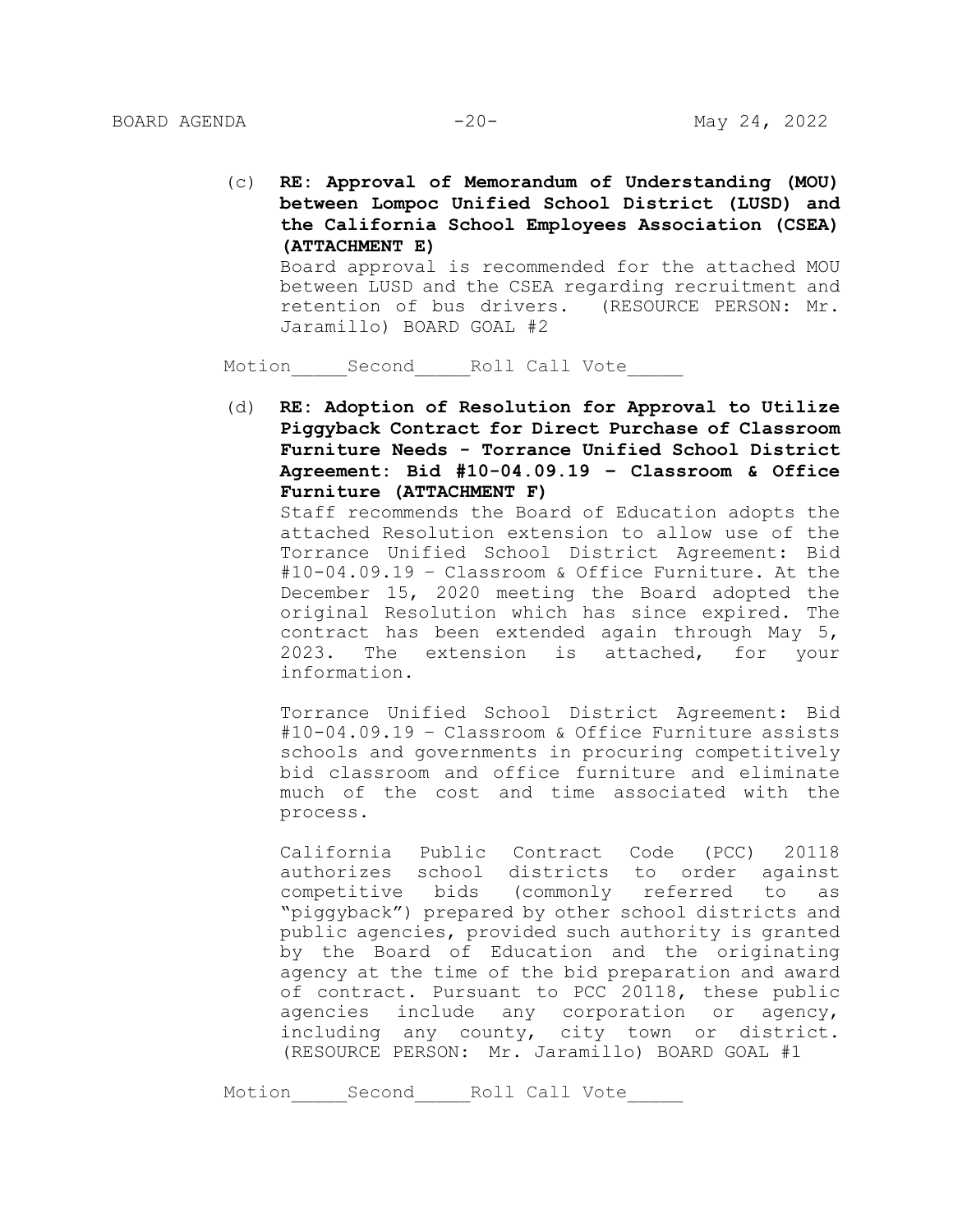### (e) **RE: Approval for Submission of Provisional Internship Permit**

Requests for Provisional Internship Permits may be submitted by employing agencies to the Commission on Teacher Credentialing to solve a temporary certification or assignment problem, when the employing agency finds there is an insufficient number of certificated persons who meet the specified employment criteria for a position, or for other compelling reasons.

It is recommended that a Provisional Internship Permit be requested for Laura Jenkins, who has been assigned as a Special Education teacher for Lompoc Unified School District. (RESOURCE PERSON: Ms. Valla) BOARD GOAL #1

Motion Second Roll Call Vote

(f) **RE: Approval for Submission of Variable Term Waiver** Requests for Variable Term Waivers may be submitted by employing agencies to the Commission on Teacher Credentialing to solve a temporary certification or assignment problem, when the employing agency finds there is an insufficient number of certificated persons who meet the specified employment criteria for a position, or for other compelling reasons.

It is recommended that a Variable Term Waiver be requested for Adriana Link, who has been assigned as a Special Education teacher for Lompoc Unified School District. (RESOURCE PERSON: Ms. Valla) BOARD GOAL #1

Motion Second Roll Call Vote

(g) **RE: Adoption of Resolution to Reduce a Classified Position for 2022-2023 School Year (ATTACHMENT G)** The following classified bargaining unit position is recommended to be reduced due to a lack of work, or a lack of funds.

| Job               |      | From     | Τо       | Difference |
|-------------------|------|----------|----------|------------|
| Title             | Site | Hrs./Day | Hrs./Day | Hrs./Day   |
| CNS Worker I LVMS |      | 5.00     | 0.00     | 5.00       |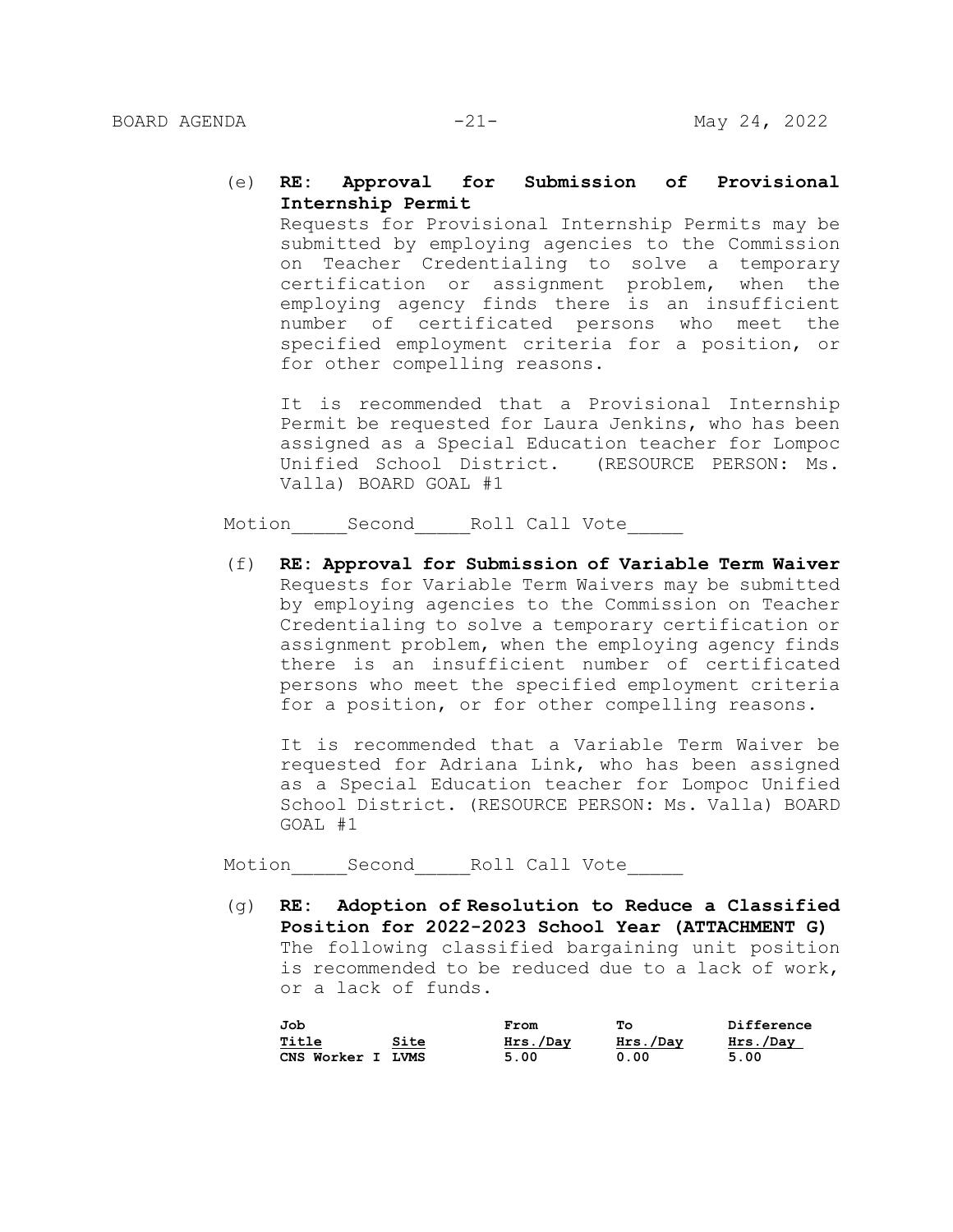The position reduction is pursuant to the provisions of the Education Code Sections 45114, 45117, 45298 and 45308.

It is recommended that due to a lack of work or lack of funding the Board of Education adopts the attached Resolution to reduce the classified position listed above. (RESOURCE PERSON: Mr. Gillespie) BOARD GOAL #2

Motion Second Roll Call Vote

(h) **RE: Adoption of Resolution - AB 361 – Flexibility for Remote Open Meetings (ATTACHMENT H)**  On May 10, 2022, the Lompoc Unified School District Board of Education passed a resolution authorizing virtual board meetings for at least 30 days. If the Board wishes to continue to meet virtually after its first meeting since the passage of AB 361, it must adopt a Resolution every 30 days.

Assembly Bill 361, provides local agencies with the ability to meet remotely during proclaimed state emergencies under modified Brown Act requirements, similar in many ways to the rules and procedures established by the Governor's Executive Orders.

It is recommended the Board adopts the attached Resolution in alignment with AB 361. (RESOURCE PERSONS: LUSD Board) BOARD GOAL #4

Motion Second Roll Call Vote

(i) **RE: Adoption of Board Policy and Administrative Regulation - 3000 Series - "Business and Non-Instructional Operations" (ATTACHMENT I)** The Board Policy listed below is being added due to changes in the Government Code. They are presented to the Board for a second reading and adoption. **BP/ New/ AR/E Revised Title BP 3515 Revised Campus Security AR 3515 Revised Campus Security** (RESOURCE PERSON: Mr. Jaramillo) BOARD GOAL #5

Motion Second Roll Call Vote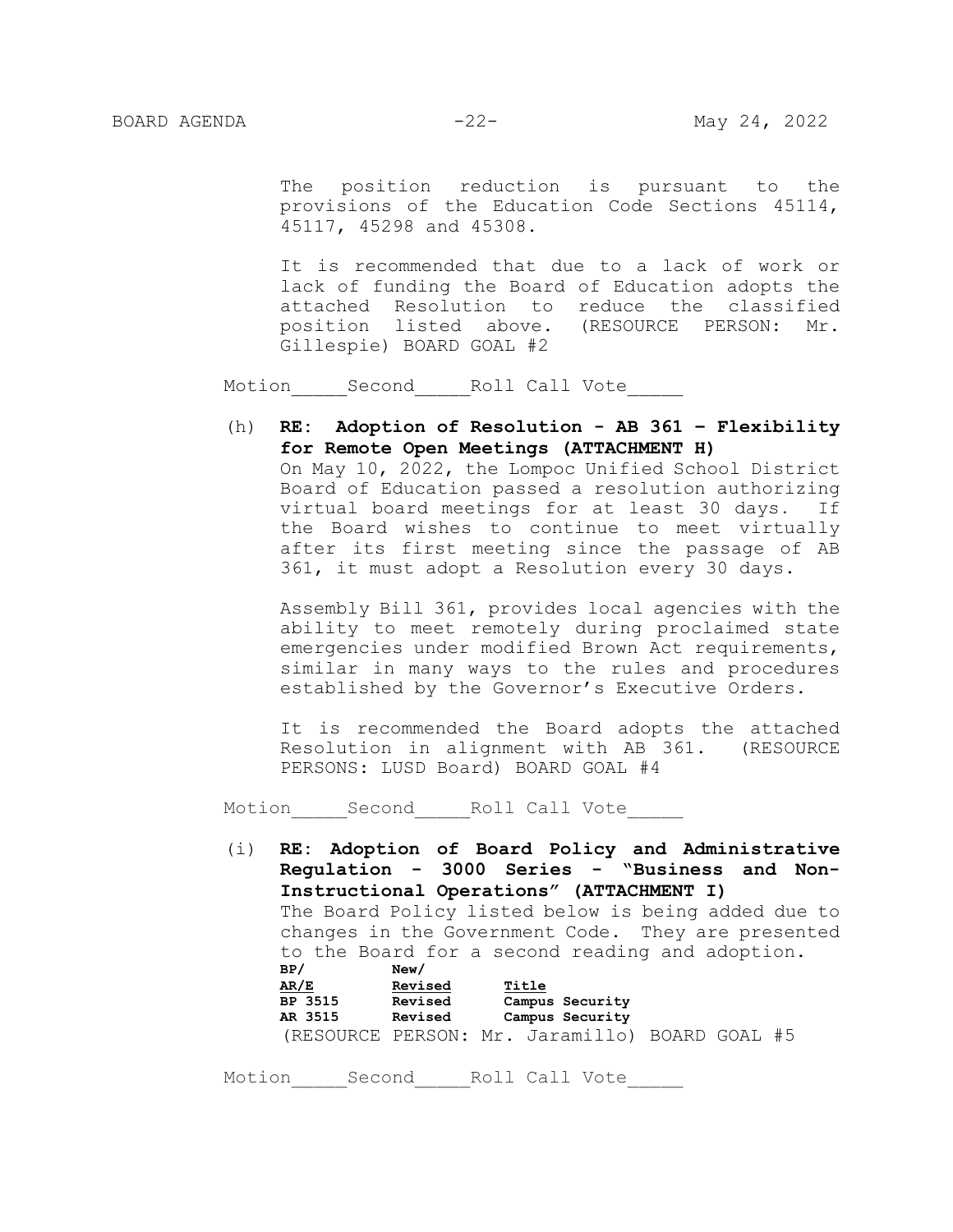- (j) **RE: Adoption of Board Policy, Administrative Regulations and Exemplar - 5000 Series - "Students" (ATTACHMENT J)** The Board Policy, Administrative Regulations and Exemplar listed below are being revised due to changes in the Education Code. They are being presented to the Board for a second reading and adoption. **BP/ New/**
	- **AR/E Revised Title BP 5111 Revised Admissions AR 5111 Revised Admissions AR 5113 Revised Absences and Excuses AR 5142 Revised Safety E 5145.6 Revised Parental Notification** (RESOURCE PERSON: Mr. Jaramillo) BOARD GOAL #5

Motion Second Roll Call Vote

(k) **RE: Adoption of Board Policy, Administrative Regulation and Exemplars - 6000 Series - "Instruction" (ATTACHMENT K)**

The Board Policy, Administrative Regulation and Exemplars listed below are being revised due to changes in the Education Code. They are being presented to the Board for a second reading and adoption.

| BP/                                            | New/    |       |                                 |  |
|------------------------------------------------|---------|-------|---------------------------------|--|
| AR/E                                           | Revised | Title |                                 |  |
| BP 6173                                        | Revised |       | Education for Homeless Children |  |
| AR 6173                                        | Revised |       | Education for Homeless Children |  |
| E1 6173                                        | Revised |       | Education for Homeless Children |  |
| E2 6173                                        | Revised |       | Education for Homeless Children |  |
| (RESOURCE PERSON: Mr. Jaramillo) BOARD GOAL #5 |         |       |                                 |  |

Motion Second Roll Call Vote

#### 12. **DISCUSSION**

(a) **RE: Exemplar – 6000 Series – "Instruction" (ATTACHMENT L)**

The Board Exemplar listed below is being revised due to a change in the District's assessment tool for students in grades seven through nine. It is presented to the Board for a first reading and discussion.